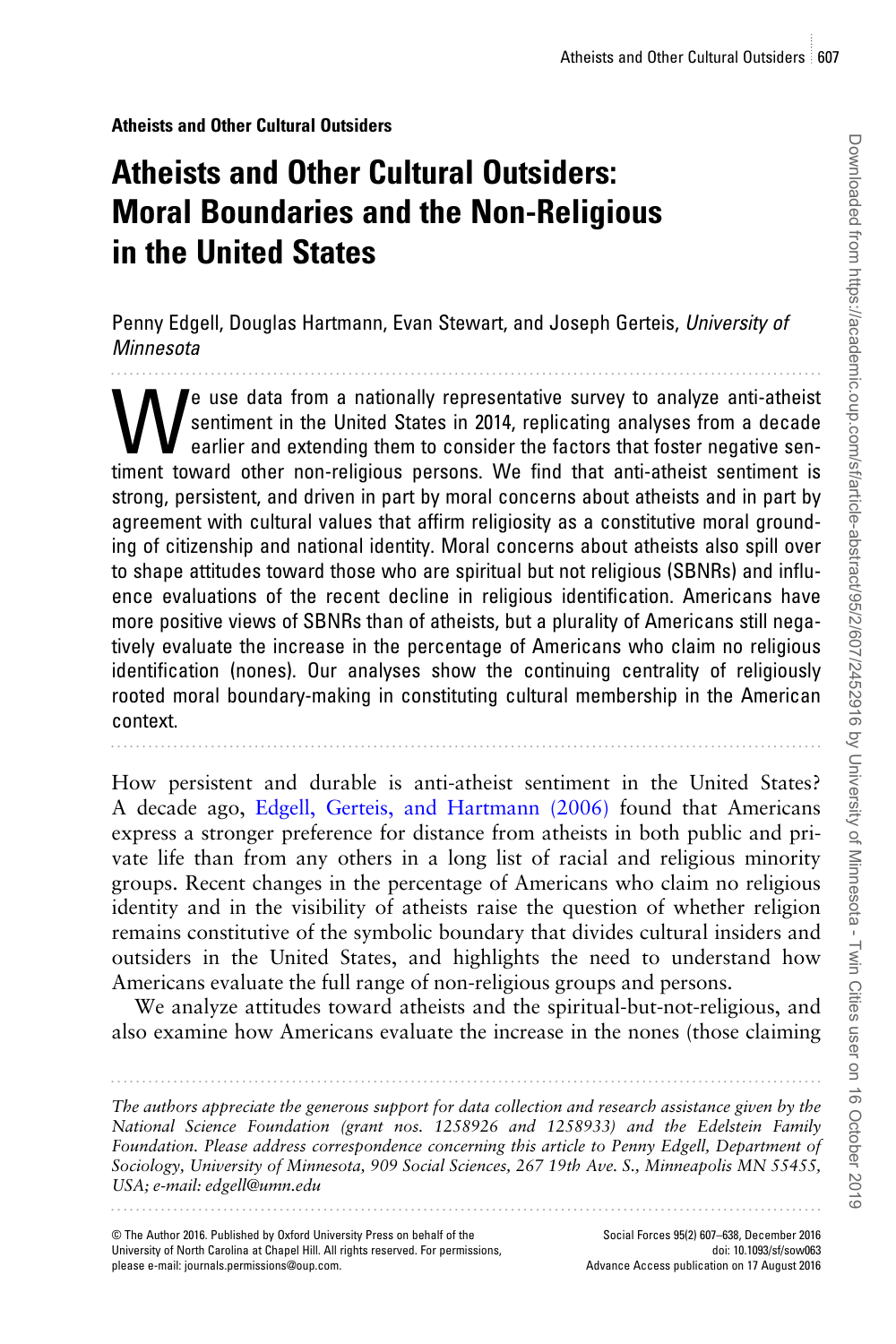no religious identity) using a nationally representative survey that contains the same dependent variables used a decade ago by [Edgell, Gerteis, and Hartmann](#page-28-0) [\(2006\)](#page-28-0). Taken as a whole, our analyses allow us to understand the mechanisms driving negative sentiment toward the non-religious in the United States. They also allow us to develop a better theoretical account of how religiosity, as a proxy for moral worth, underpins cultural membership in our increasingly multicultural society ([Lamont 1992;](#page-30-0) [Lamont and Molnár 2002](#page-30-0); cf. [Bail 2008](#page-27-0); [Edgell 2012](#page-28-0); [Edgell and Tranby 2010;](#page-29-0) [Kalkan, Layman, and Uslaner 2009](#page-30-0); [Kivisto 2012\)](#page-30-0).

We take a threefold analytical approach. First, we investigate whether the rising visibility of the non-religious in American life has reduced Americans' willingness to draw symbolic boundaries excluding atheists. Second, we use quantitative data to test empirically the interpretation of the meaning and sources of anti-atheist sentiment proposed by [Edgell, Gerteis, and Hartmann \(2006\).](#page-28-0) This is important because while the authors' main analyses relied upon nationally representative survey data, the theoretical interpretation of the findings relied substantially on a small sample of qualitative interviews that supplemented the main data source. Third, we examine Americans' attitudes toward the spiritual-but-not-religious and the nones to see if the same moral concerns that drive anti-atheist sentiment also shape attitudes toward other non-religious Americans.

Our first research question is about change over the past decade: Is antiatheist sentiment as high today as it was in 2003? Since 2003, atheists have become more organized, vocal, and visible ([Blankholm 2014](#page-28-0); [Cimino and Smith](#page-28-0) [2014\)](#page-28-0). This might reduce negative sentiment toward atheists by making dominant group members more knowledgeable about their goals, lifestyles, and cultural practices (cf. [Putnam and Campbell 2010\)](#page-30-0). However, increasing familiarity can also enhance negative sentiment toward minority groups who are seen as threatening, especially when the threat is not understood as economic or political in nature (e.g. see [Quillian 1995](#page-30-0)), but as moral or cultural [\(Bail 2008](#page-27-0); [Edgell](#page-29-0) [and Tranby 2010](#page-29-0)). Studies of symbolic racism ([Sears et al. 1997](#page-30-0)) and anti-Muslim sentiment ([Kalkan, Layman, and Uslaner 2009](#page-30-0)) show that the persistence of negative sentiments can be rooted in dominant group members' sense that a minority group's culture is pathological and their choices are morally troubling.

This leads to our second research question: Do specific moral concerns moti*vate anti-atheist sentiment?* While their main analyses drew on nationally repre-sentative survey data, [Edgell, Gerteis, and Hartmann \(2006\)](#page-28-0) used small-sample in-depth interview data to support their interpretation that anti-atheist sentiment is rooted in perceptions of atheists as immoral (cf. [Lamont 1992](#page-30-0)). They identified three distinct moral concerns that dominant group members have about atheists: they associate atheists with criminality (a threat "from below" in the status hierarchy) and with materialism and an elitist lack of accountability (threats "from above"). We develop this analysis using survey items asking about specific beliefs about what atheists are like and what problems other Americans associate with them.

Our third question is about negative sentiment toward other non-religious Americans: Is it atheists in particular that Americans find morally troubling, or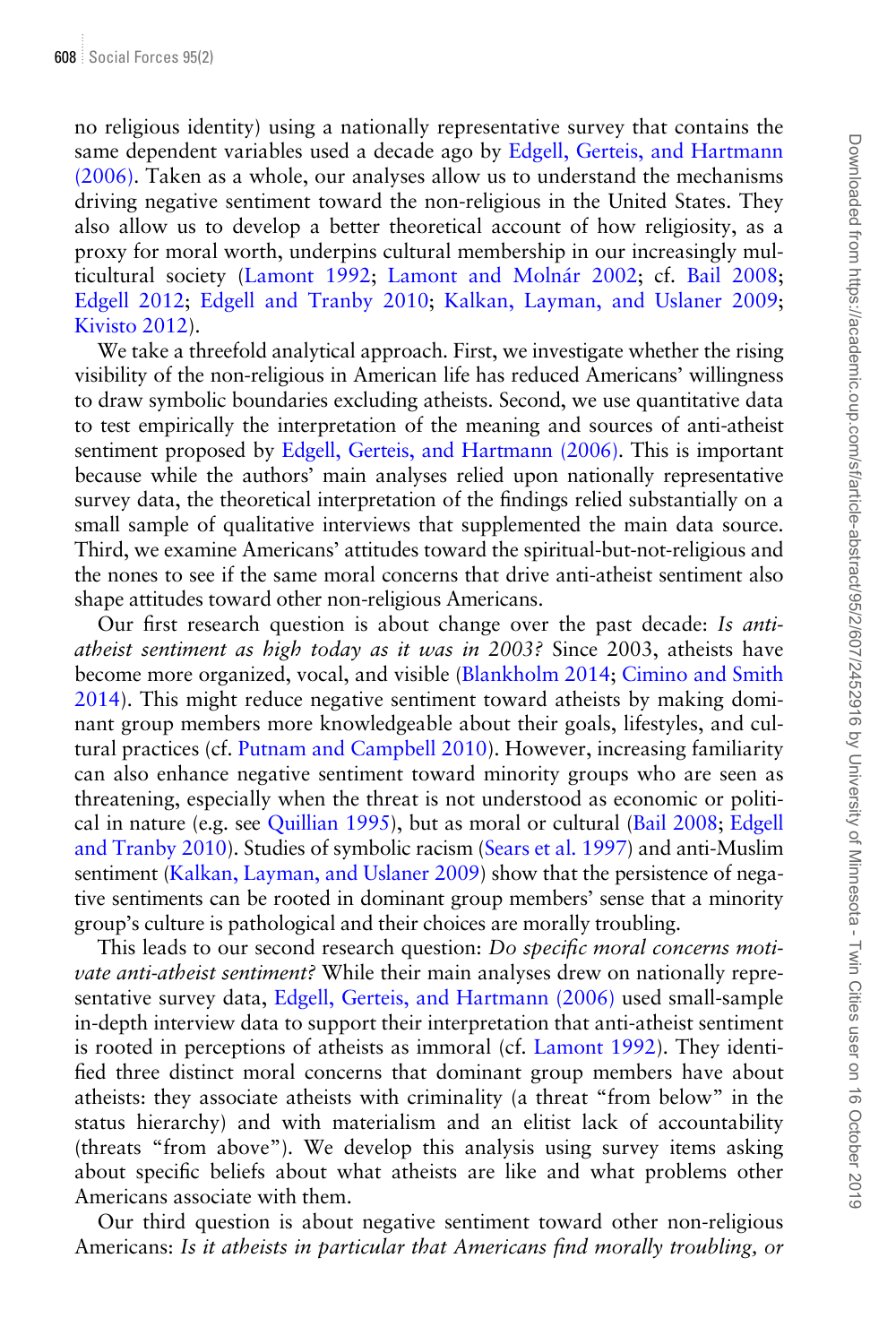are they equally concerned about the rising percentage of those claiming no religious identity and about other non-religious persons and groups? Moral concerns with atheists could be rooted in a perception that they are specifically problematic because they embrace a politicized identity that is intolerant or combative, hence rejecting of civic norms of tolerance and politeness (cf. [Eliasoph](#page-29-0) [1998;](#page-29-0) [Putnam and Campbell 2010](#page-30-0)). If this is the case, Americans' attitudes toward other non-believers should be more accepting. To investigate this, we analyze sentiment regarding the spiritual-but-not-religious (SBNRs), and also examine how Americans evaluate the increase in the percentage of those who claim no religious identity (nones).

Below, we show that anti-atheist sentiment is persistent and durable, still higher in 2014 than for all other groups except Muslim Americans. We find that a significant minority of Americans associate atheists with a lack of morals, an association that drives anti-atheist sentiment in both public and private life. Americans also evaluate the increase in the nones quite negatively. However, sentiment toward SBNRs, who may be understood as embracing some elements of theism, is more positive. Perhaps most significantly, Americans who have moral concerns about atheists also have more negative sentiments toward SBNRs, and they are more likely to negatively view the rising percentage of Americans who claim no religious identity.

Our findings support the argument that atheists are persistent cultural outsiders in the United States because they are perceived to have rejected cultural values and practices understood as constitutive of private morality, civic virtue, and national identity. Moreover, any refusal to embrace a religious identity is troubling for a large portion of Americans, provoking moral concerns that are not limited to those who are the most adamant in their rejection (atheists). Examining attitudes toward atheists sheds light on more general processes of moral boundary-making in the United States, and reveals the continued centrality of religion as a moral boundary-marker.

# Religious and Moral Boundaries in America

Most scholarship has treated religion as a source of social inclusion, one that has become more expansive over time. Despite the formative influence of Protestant culture on American institutions [\(Hall 2005\)](#page-29-0), the formal separation of church and state and a secular, rights-based understanding of citizenship have led to an increasing tolerance for religious pluralism ([Heclo 2007\)](#page-29-0). The trend was not always smooth or uniform. The Know-Nothing Party recruited widely on the basis of anti-Catholic sentiment in the 1840s ([Dolan 1992\)](#page-28-0), and a significant undercurrent of anti-Catholicism and anti-Semitism buoyed the KKK and anti-immigration politics well into the twentieth century ([McVeigh 2009\)](#page-30-0). But by the 1950 s, broad if not universal acceptance of Catholic and Jewish immigrants in American cities, workplaces, and politics had paved the way for a widespread and popular ecumenical movement, and [Herberg \(1983\)](#page-29-0) famously argued that Protestants, Catholics, and Jews were all "good Americans." Since the 1965 immigration reform, even small non-Christian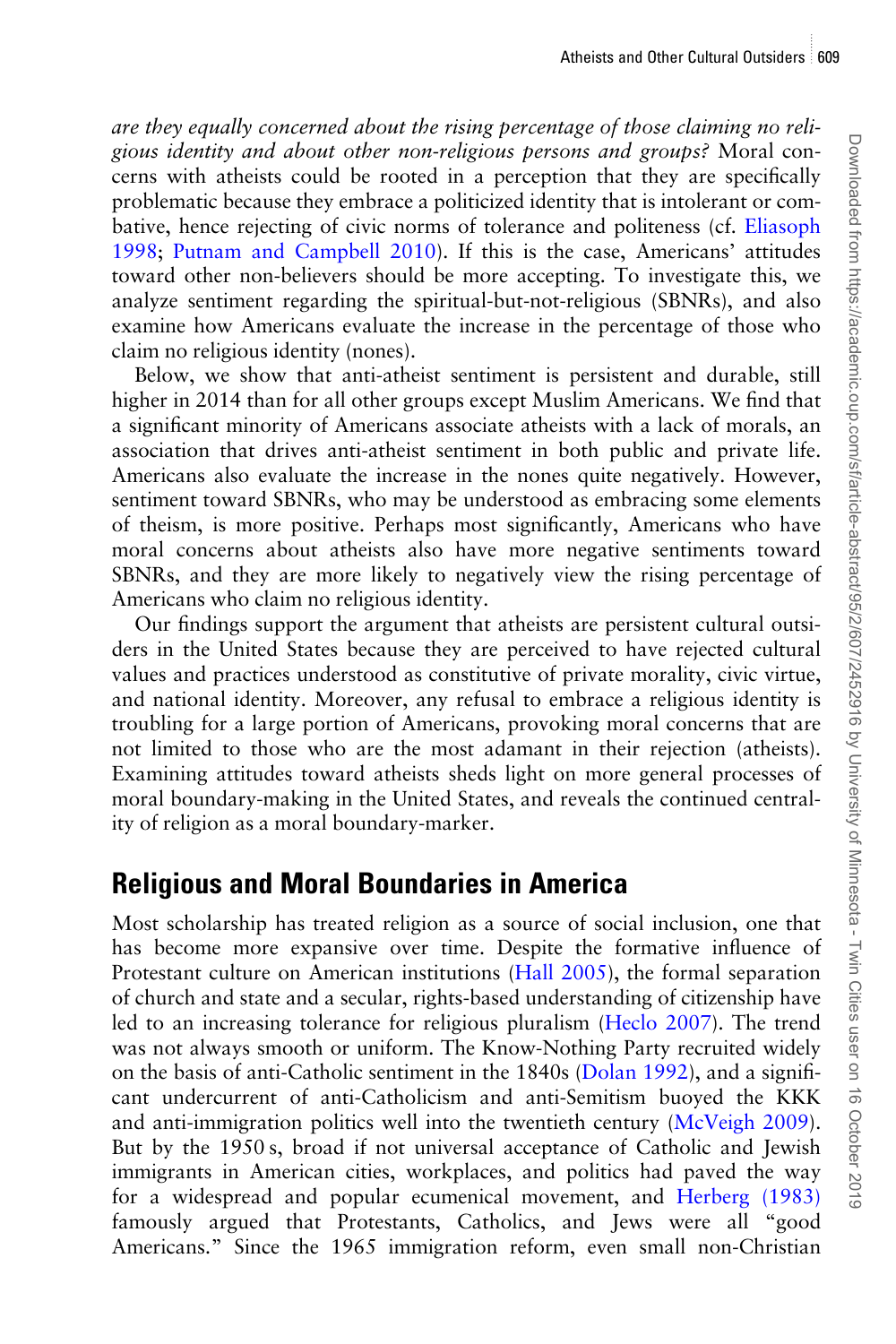groups have encountered an environment of pluralism, in which religious differences are retained and respected ([Eck 2007](#page-28-0)).

[Putnam and Campbell \(2010\),](#page-30-0) in American Grace, draw on contact theory and argue that America's historically high rates of religious involvement foster identity formation and civic participation in American life, while the voluntary and expressive nature of religious commitment means that religion is not, overall, a source of violence, conflict, or division (cf. [Hout and Fischer 2014](#page-29-0)). Recent research on millennials, who are less religious, more tolerant of diversity than were their parents, and uncomfortable with religious dogmatism ([Wuthnow](#page-31-0) [2010\)](#page-31-0), supports the thrust of this meta-narrative of increasing pluralism and tolerance.

It remains unclear whether the expansion of the American moral "we" can include atheists and others who are not religious. Religious belief and commitment have historically been understood as proxies for the private virtues—integrity, trustworthiness, and concern for others—that underpin public life [\(Caplow](#page-28-0) [et al. 1983;](#page-28-0) [de Tocqueville \[1835\] 2003;](#page-28-0) [Lamont 1992;](#page-30-0) [Smith 2003](#page-31-0); cf. [Weber](#page-31-0) [\[1905\] 2009\)](#page-31-0). Likewise, American national identity is understood in moral and religious terms ([Jacobs and Theiss-Morse 2013](#page-30-0)). An understanding of public and private moral virtue as intertwined, based in religiosity, and central to American national identity is not only enshrined in founding myths [\(Smith](#page-31-0) [2003\)](#page-31-0), but also instantiated in enduring civic, political, and discursive structures [\(Hall 2005\)](#page-29-0). Thus, religious minorities have a pathway to cultural insider status (cf. [Herberg 1983](#page-29-0)) through engaging in practices like prayer and communal religious participation which are understood as moral and as having public implications.

However, religious minorities perceived as explicitly rejecting dominant, morally important beliefs and practices may face persistent negative sentiment [\(Kalkan, Layman, and Uslaner 2009](#page-30-0)). Non-Christian immigrants feel pressure to display pro-national behaviors to compensate for their outsider status when they wish to be considered "true" Americans ([Jacobs and Theiss-Morse 2013\)](#page-30-0), and adopt Christian cultural practices and organization forms even if they subvert historically important aspects of their own religious traditions [\(Cadge and](#page-28-0) [Ecklund 2007\)](#page-28-0). Wiccans had to fight to get their sacred symbol, a pentagram, placed on the gravestones of soldiers in national cemeteries because of its historical association in Christian religious culture with the devil ([Shane 2007\)](#page-30-0). And when minority religious identities become politicized, they are problematic. Rates of anti-Muslim violence spiked after the attacks of September 11, 2001 (as did attacks on Sikh Americans, who are often confused with Muslims by dominant-group members<sup>1</sup>). Even the generally tolerant millennials exhibit relatively strong anti-Muslim sentiments ([Cox et al. 2011\)](#page-28-0).

Analysis of anti-atheist sentiment can serve as an empirical case through which to develop a better understanding of the general processes of moral boundary-drawing and cultural membership in the United States and the persistence of religion as a moral boundary-marker. The increasing numbers and visibility of the non-religious may challenge dominant normative discourses about religion's centrality to morality and citizenship ([Williams 2013\)](#page-31-0) and the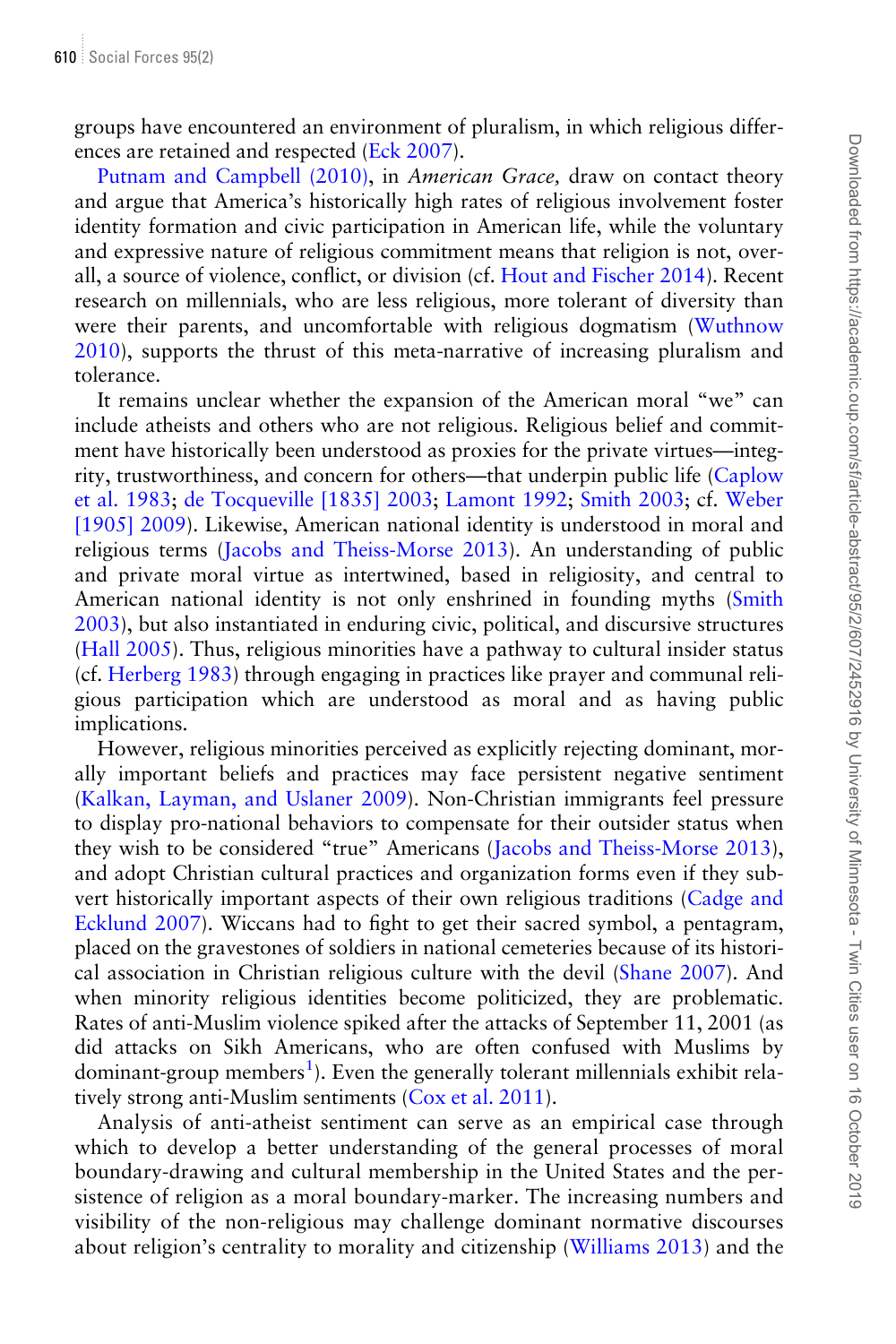understanding of religiosity as a choice that reveals one's moral character [\(Kalkan, Layman, and Uslaner 2009\)](#page-30-0). To be clear, religion does not necessarily play this role in all social contexts; America may be distinct in both its emphasis on authenticity and moral worthiness as relevant for citizenship and the importance of religiosity as a valued form of social capital ([Lamont 1992\)](#page-30-0). Moreover, even in the United States moral boundaries are not drawn solely against the non-religious. Racial, sexual, political, and other outgroups may be designated as moral outsiders, not fully accepted into cultural membership [\(Sears et al. 1997](#page-30-0)); it is important to note that religious discourse can be central to such designations as well [\(Edgell and Tranby 2010;](#page-29-0) [Tranby and Hartmann](#page-31-0) [2008](#page-31-0); [Williams 2013\)](#page-31-0). The fact that Americans are willing to explicitly state moral concerns about the non-religious—and especially atheists—makes moral boundary-drawing visible.

### The Non-Religious

The rise of the nones has been dramatic and has garnered both media and scholarly attention. In 1972, 5 percent of American adults identified as atheist, agnostic, or "nothing in particular"; in 2010, it was 16 percent (GSS 1972–2010; see [Hout and Fischer \[2014\]](#page-29-0)); other surveys put the figure at just under 20 percent of all adults, and at 32 percent for Americans under the age of 30 [\(Pew 2014a](#page-30-0) and [2014b](#page-30-0)). Being "non-religious" is a transitional stage for some [\(Lim, MacGregor,](#page-30-0) [and Putnam 2010;](#page-30-0) [Putnam and Campbell 2010\)](#page-30-0). Most "nones" are not atheists or agnostics: about half of the "nones" (55 percent) describe themselves as either religious or spiritual, 41 percent pray more than once per month, and 68 percent believe in a God or a universal spirit [\(Pew 2014a](#page-30-0) and [2014b](#page-30-0)). This trend toward non-affiliation has resulted in a large and heterogeneous group of non-religious Americans [\(Baker and Smith 2009,](#page-27-0) [2015;](#page-27-0) [Lim, MacGregor, and Putnam 2010\)](#page-30-0).

Americans are increasingly identifying as "spiritual." And while some embrace a theistic spirituality that is compatible with participation in mainstream religious institutions ([Ammerman 2013](#page-27-0)), others identify as "spiritual" or "spiritual-but-not-religious" to signal a critical distance from organized religion and religious identities [\(Besecke 2013](#page-28-0); [Hout and Fischer 2002](#page-29-0)). The stability of spiritual identification has been questioned ([Smith and Denton 2005\)](#page-31-0), but [Mercadante](#page-30-0)'s (2014) research shows that identifying as SBNR often signals formative and long-term grappling with the adequacy of religion as a locus of meaning-making (cf. [Zhai et al. 2008](#page-31-0)). For our purposes, what matters is that SBNRs are visible and that the label suggests openness to some theistic beliefs. Like the "nones," SBNRs are a heterogeneous non-religious group.

Despite the growing visibility and variety of non-religious identities in the United States, much of the existing research focuses only on atheists and agnostics, who report experiencing discrimination on a regular basis ([Cragun et al. 2012](#page-28-0); cf. [Swan and Heesacker 2012\)](#page-31-0). Experimental research on hiring discrimination and voter preferences suggests that anti-atheist stigma may have negative material and interpersonal consequences [\(Djupe and Calfano 2013;](#page-28-0) [Franks and Scherr 2014](#page-29-0); [Wallace, Wright, and Hall 2014](#page-31-0); [Wright et al. 2013\)](#page-31-0), which may explain why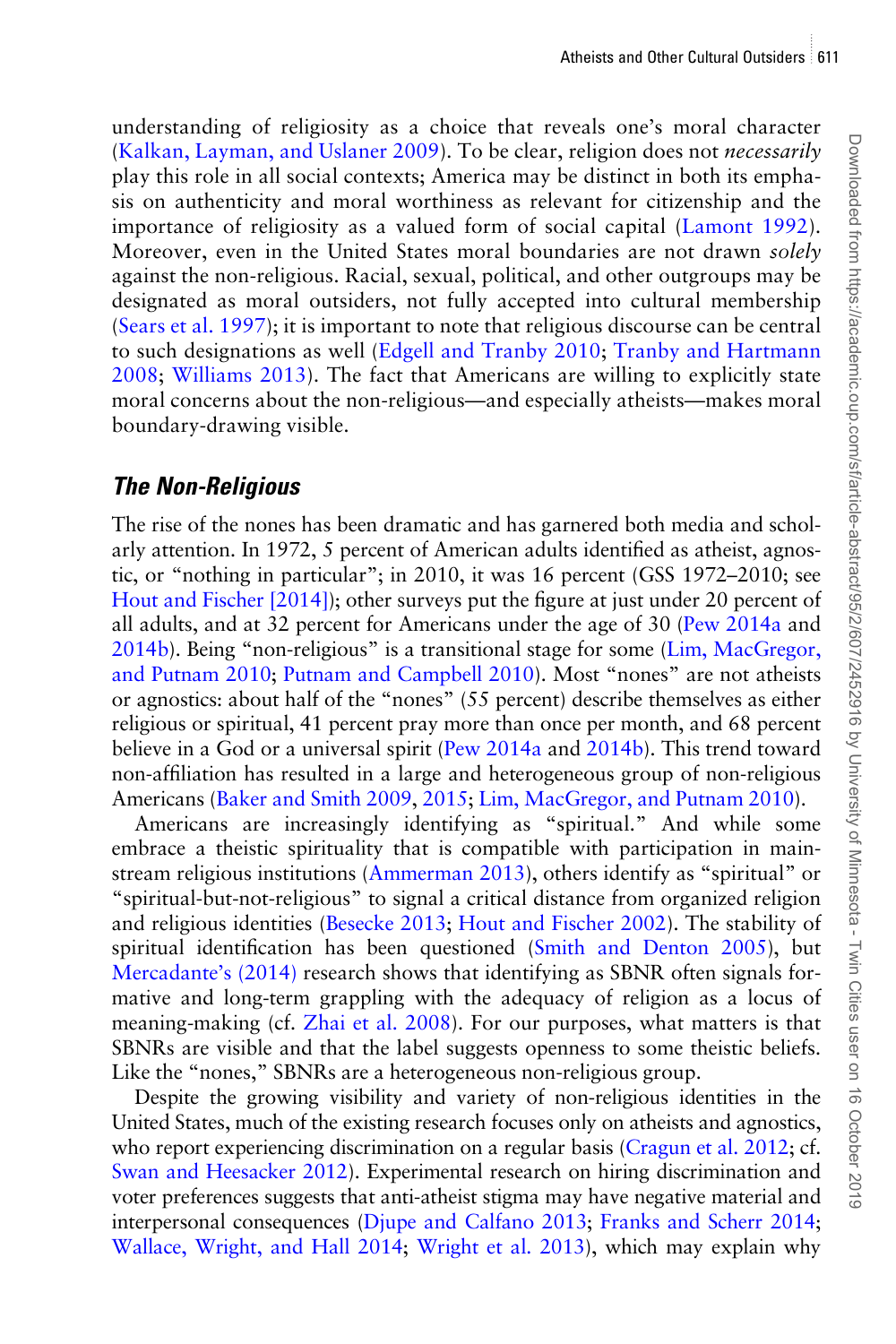more privileged Americans (white males with a college degree) embrace it [\(Baker](#page-27-0) [and Smith 2015\)](#page-27-0). Atheists may be associated with an aggressively politicized form of non-religion ([Putnam and Campbell 2010;](#page-30-0) cf. [Eliasoph 1998\)](#page-29-0); they may be visible in daily life because they are confronted with institutions that code civic participation in Christian religious terms. Students are asked to recite the Pledge of Allegiance in schools, and community meetings often open with a prayer; the Scouts and fraternal orders endorse statements of faith, usually Christian, and AA mandates embracing a "higher power." For atheists, choosing to "go along" or "pass" in such a context violates a well-defined and explicitly embraced nontheistic identity, while nones and SBNRs may have more flexibility in orienting themselves toward these valued civic rituals.

[Edgell, Gerteis, and Hartmann](#page-28-0)'s (2006) study of anti-atheist attitudes used measures of social distance in both public and private life and focused on the causes of anti-atheist sentiment. They found that about 40 percent of respondents said that atheists "did not at all agree" with their vision of American society, and about 48 percent said they would disapprove of their child marrying an atheist. These attitudes were strongest among women, African Americans, and those who saw religious belief as central to national identity. Supplemental qualitative interviews indicated that some respondents thought atheists were more likely to engage in deviant or illegal behaviors, some thought they were cultural elitists unaccountable to everyone else, and others simply thought atheists were unconcerned with the common good ([2006,](#page-28-0) 227). Recent research on atheists' experiences with distrust and discrimination [\(Hammer et al. 2012;](#page-29-0) [Harper](#page-29-0) [2007;](#page-29-0) [Gervais, Shariff, and Norenzayan 2011;](#page-29-0) [Johnson, Rowatt, and LaBouff](#page-30-0) [2012\)](#page-30-0) generally supports the argument that distrust of atheists is often based on assumptions about atheists' morality, trustworthiness, or cultural competency. In sum, prior research suggests that moral concerns may drive anti-atheist sentiment, but it provides little insight into the factors that shape how Americans draw symbolic boundaries that may exclude other non-religious groups, identities, and persons.

# Data and Methods

# **Data**

We use data from the Boundaries in the American Mosaic (BAM) Survey, designed as a ten-year replication and extension of the original American Mosaic Project study of religion, race, and diversity. The data come from a nationally representative sample recruited through the GfK Group's KnowledgePanel, a probability-based online panel consisting of approximately 50,000 adult members covering approximately 97 percent of American households. Panelists are compensated for their time with either a cash incentive or the provision of a computer and Internet access.

The BAM Survey sample was drawn from panel members using a probability proportional to size (PPS) weighted sampling approach. Data collection took place between February 28, 2014, and March 16, 2014. Of the 4,353 people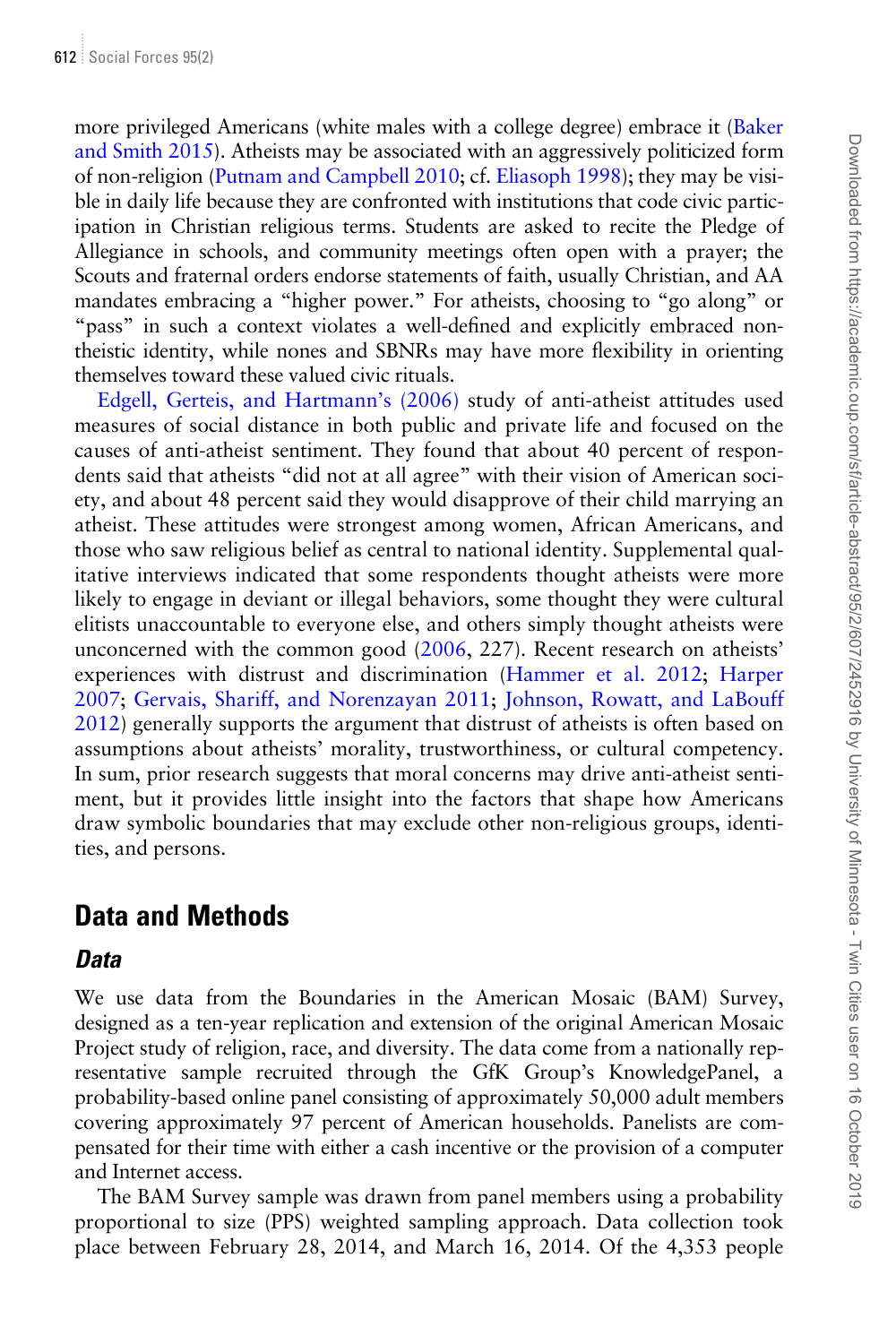that were contacted, 2,521 completed the survey, for a completion rate of 57.9 percent. Research on non-response bias in KnowledgePanel samples has found no significant differences in respondents and non-respondents related to the goals of the survey [\(Heeren et al. 2008\)](#page-29-0). Studies using Heckman selection procedures have shown that self-section bias is not an important factor in participating in KnowledgePanel surveys [\(Camerona and DeShazob 2013\)](#page-28-0). Combined with base and post-stratification weights, $<sup>2</sup>$  the BAM Survey is weighted to</sup> account for survey non-response and oversampling of African Americans and Hispanics. All analyses use these survey weights.

A primary goal of the BAM Survey was to replicate items from the original American Mosaic Project survey to assess trends in key measures. The AMP was collected using an RDD-based method, while the BAM uses ABS techniques. Though RDD sampling was the best methodological choice in 2003, increasing numbers of Americans use cell phones and call privacy and screening technologies [\(Blumberg and Luke 2011](#page-28-0); [Chang and Krosnick 2009](#page-28-0); [Link et al. 2008](#page-30-0); [Smyth et al. 2010\)](#page-31-0). Further, the operational costs of RDD telephone surveys continue to increase substantially due to difficulties in reaching respondents [\(Curtin, Presser, and Singer 2005\)](#page-28-0). These challenges meant that an RDD survey was no longer the best option to reach a random sample of Americans in 2014, prompting the change in survey mode.

Many items from both the AMP and the BAM Survey are forced-choice format questions, which produce similar results in web, mail, and telephone surveys [\(Smyth et al. 2006](#page-31-0); cf. [Dillman 2009](#page-28-0)). A recent comparison examining surveymode effects between a probability-based telephone survey and a probabilitybased web survey found no significant differences in accuracy between the two surveys ([Yeager et al. 2011\)](#page-31-0). At the same time, caution is needed in making too much of changes between the two survey deployments, as web-based surveys may reduce social desirability effects on the reporting of controversial beliefs or behaviors [\(Krumpal 2013;](#page-30-0) [Tourangeau and Yan 2007](#page-31-0); cf. [Presser and Stinson](#page-30-0) [1998;](#page-30-0) [Hopkins 2009;](#page-29-0) [Powell 2013](#page-30-0)).

# Variables

### Dependent variables

Our first dependent variable comes from this survey item: "Here is a list of different groups of people who live in this country. For each one, please indicate how much you think people in this group agree with YOUR vision of American society." Respondents were presented with a list of fifteen minority groups presented in random order, and for each they selected from a range of four options: "almost completely agree," "mostly agree," "somewhat agree," and "not at all." We recoded responses to this question into a dichotomous variable where 1 indicates that the respondent selected "not at all" and 0 indicates any other choice. This question is akin to traditional thermometer questions but was designed to capture what [Lamont and Molnár \(2002](#page-30-0), 187–88) call cultural membership as perceived distance from others in public life. A positive answer is an indicator of solidarity, while the negative answer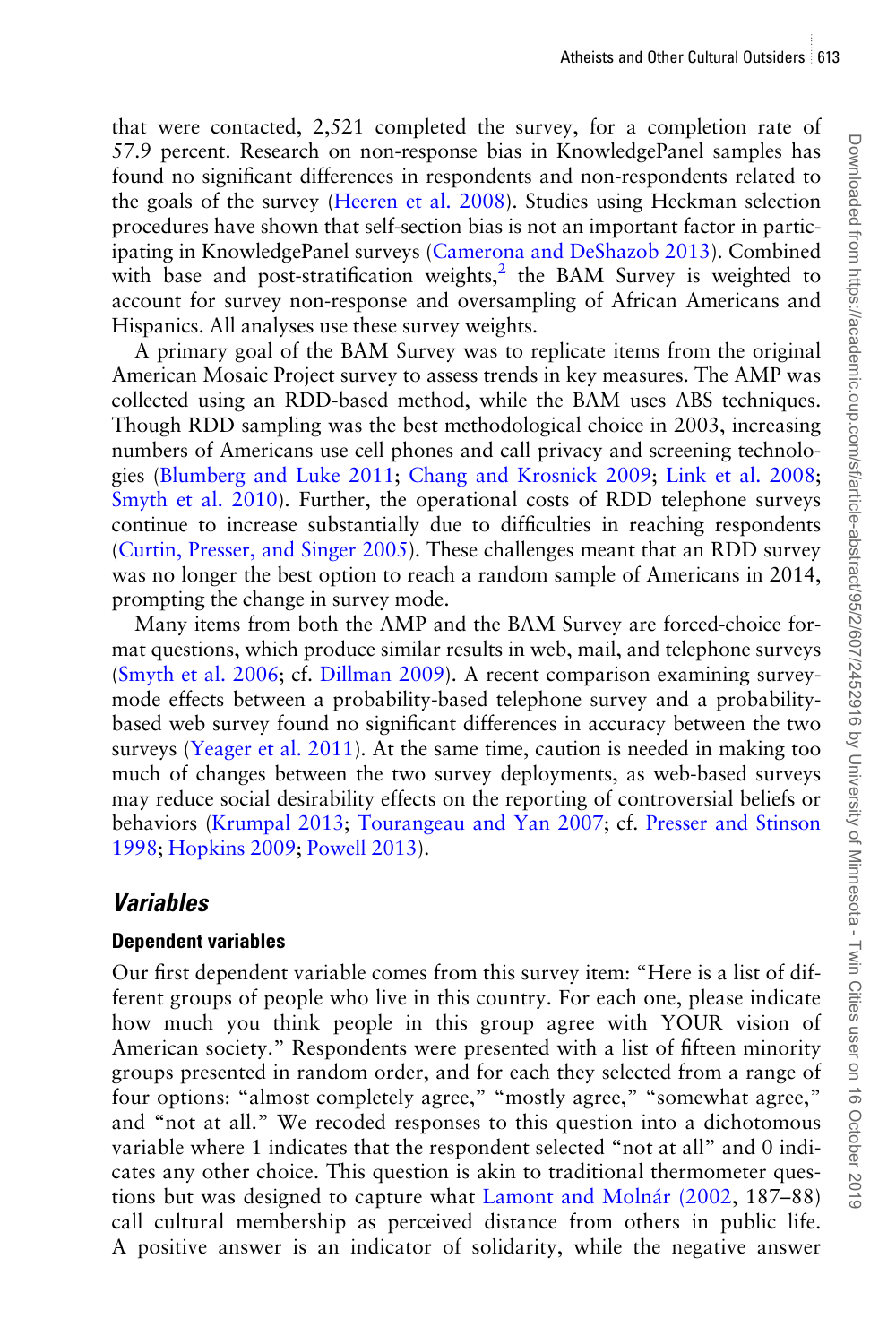illustrates symbolic boundaries when a respondent stakes a claim against an outgroup.

The second question asked, "People can feel differently about their children marrying people from various backgrounds. Suppose your son or daughter wanted to marry someone from the different backgrounds listed here. Would you approve of this choice, disapprove of it, or wouldn't it make any difference at all one way or the other?" Again, we recoded this question into a dichotomous variable where the 1 category indicates a respondent saying they would disapprove of their child marrying an atheist. This is a standard measure of group prejudice, and we interpret it as a measure of personal trust and acceptance.

These two questions regarding atheists were asked in the earlier AMP survey, providing us with a basis for direct comparison between the factors shaping anti-atheist sentiment in 2003 and 2014. In the BAM Survey, these items were also asked regarding the spiritual but not religious (SBNRs). Finally, we use a third dependent variable that asks respondents to evaluate the implications of the increasing percentage of Americans who claim no religious identity, asking respondents, "Increasing numbers of Americans claim no religious affiliation. Is that a good thing, a bad thing, or neither?" We recoded the responses into a dichotomous variable  $(1 = "a bad thing," 0 = "a good thing" or "neither").$ 

We use five blocks of independent variables in our models: demographics and social context, religious belief and practice, cultural values, experiences with diversity, and attitudes toward atheists (see table [1](#page-8-0)).

#### Demographics and social context

The demographic variables include age (as a linear or dummy variable, depending on the model), a dichotomous measure of gender, three dichotomous measures of race (Black, Hispanic, and "other" or mixed race), a six-category ordinal measure of educational attainment, and an eight-category ordinal measure of household income. We treat these demographic variables largely as controls. Our measures of social context include four county-level measures: the percentage who voted Democratic in the 2012 presidential election, the rate of religious adherence, $3$  religious heterogeneity, and the percentage of those who fall below the poverty line.

#### Religious belief and practice

Our replication model includes a scale measure of religious involvement that combines an ordinal measure of respondents' self-reported attendance at religious services (seven categories ranging from "never" to "more than once a week"), an ordinal measure of religious salience ("How important is your religion to you?" Very important, Somewhat important, Not very important, or Not at all important), and a dichotomous measure of whether respondents reported volunteering at a church or other religious institution in the past year (standardized scale alpha = .77). This measure goes beyond the standard use of church attendance to measure religious involvement, and similar scales have been successfully used in previous research [\(Edgell and Tranby 2007,](#page-29-0) [2010](#page-29-0)).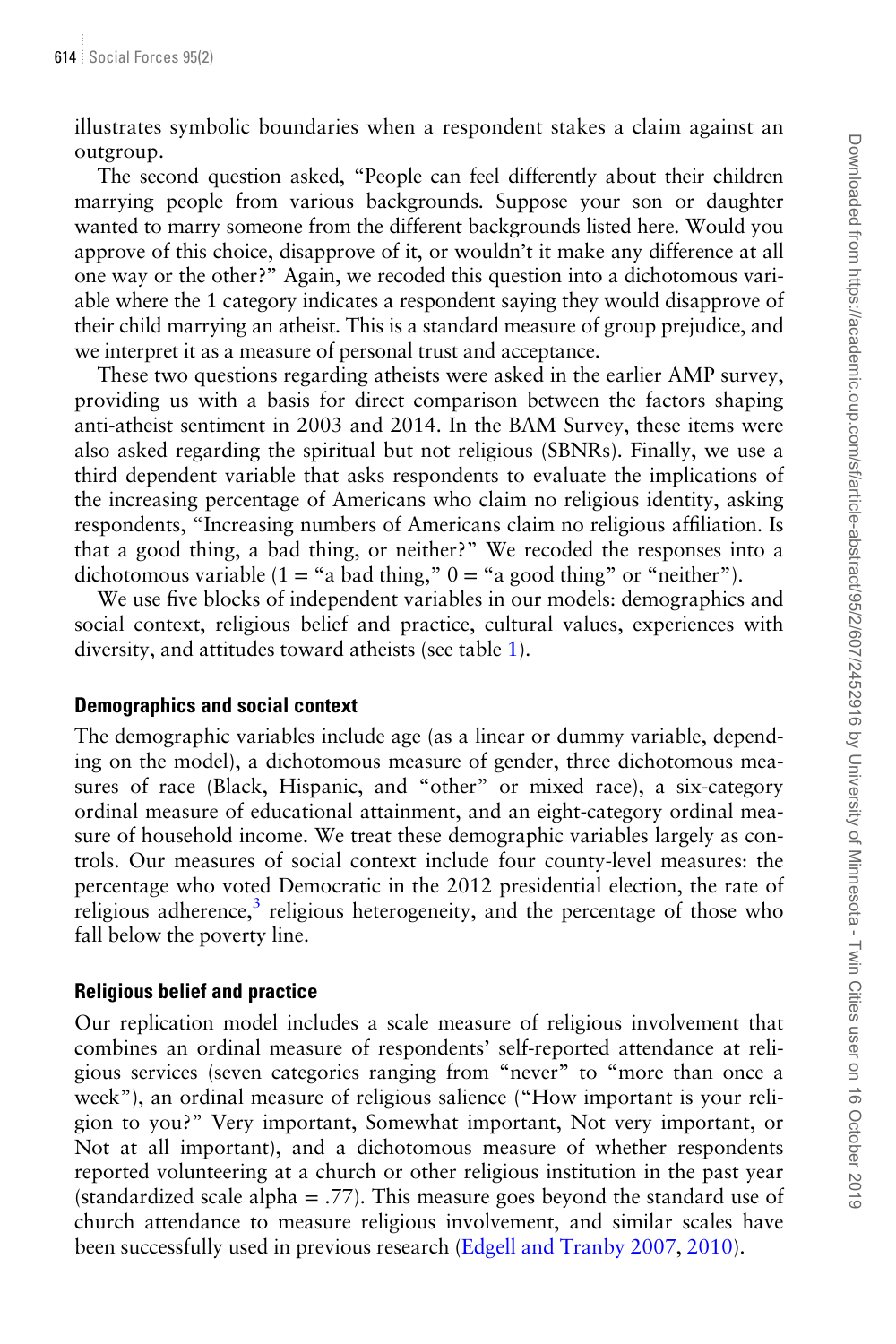| Variable                                | Obs. | Mean/<br>Prop. | Std.<br>dev. | Description                                             |
|-----------------------------------------|------|----------------|--------------|---------------------------------------------------------|
| Age                                     | 2521 | 46.97          | 17.02        | Continuous measure (18–94)                              |
| Female                                  | 2521 | 0.52           | 0.50         | Dummy variable                                          |
| Education                               | 2521 | 3.24           | 1.61         | Six-point scale                                         |
| Income                                  | 2521 | 5.63           | 2.09         | Eight-point scale                                       |
| Age < 35                                | 2521 | 0.29           | 0.45         | Dummy variable                                          |
| Black                                   | 2521 | 0.12           | 0.32         | Dummy variable                                          |
| Hispanic                                | 2521 | 0.15           | 0.36         | Dummy variable                                          |
| Racial ID as "Other" or<br>"Mixed race" | 2521 | 0.07           | 0.26         | Dummy variable                                          |
| County % Voting Democrat<br>2012        | 2144 | 51.12          | 15.09        |                                                         |
| County % Religious<br>adherence rate    | 2513 | 38.33          | 11.72        | Sum of county-level ratios of<br>denominations          |
| County % Religious<br>heterogeneity     | 2513 | 1.05           | 0.09         | IQV for county-level<br>proportions of<br>denominations |
| County % Below poverty line             | 2514 | 15.61          | 5.46         |                                                         |
| Religious involvement scale             | 2468 | 6.62           | 3.26         | Scale of attendance, salience,<br>and volunteering      |
| Personal religious importance           | 2484 | 3.02           | 1.10         | Four-point scale                                        |
| Religious service attendance            | 2479 | 3.38           | 2.19         | Seven-point scale                                       |
| Volunteering at religious org.          | 2521 | 0.21           | 0.41         | Dummy variable                                          |
| <b>Conservative Protestant</b>          | 2471 | 0.24           | 0.43         | Dummy variable                                          |
| Catholic                                | 2471 | 0.23           | 0.42         | Dummy variable                                          |
| Biblical literalism                     | 2423 | 0.30           | 0.46         | Dummy variable                                          |
| Non-religious identification            | 2471 | 0.33           | 0.47         | Dummy variable                                          |
| Political conservatism                  | 2466 | 0.36           | 0.48         | Dummy variable                                          |
| Sympathy for African<br>Americans       | 2375 | 5.90           | 2.30         | Scale support: affirmative<br>action and financial aid  |
| Everyone follows the rules              | 2493 | 0.71           | 0.45         | Dummy variable                                          |
| Society based on God's laws             | 2431 | 2.64           | 1.08         | Four-point scale                                        |
| Freedom of religion                     | 2508 | 3.65           | 0.67         | Four-point scale                                        |
| Separation of church and state          | 2504 | 3.23           | 0.92         | Four-point scale                                        |
| Good Americans are religious            | 2503 | 2.53           | 1.03         | Four-point scale                                        |
| Values diversity                        | 2507 | 0.56           | 0.50         | Dummy variable                                          |
| Reports diversity in town               | 2427 | 0.68           | 0.47         | Dummy variable                                          |

### <span id="page-8-0"></span>Table 1. Independent Variables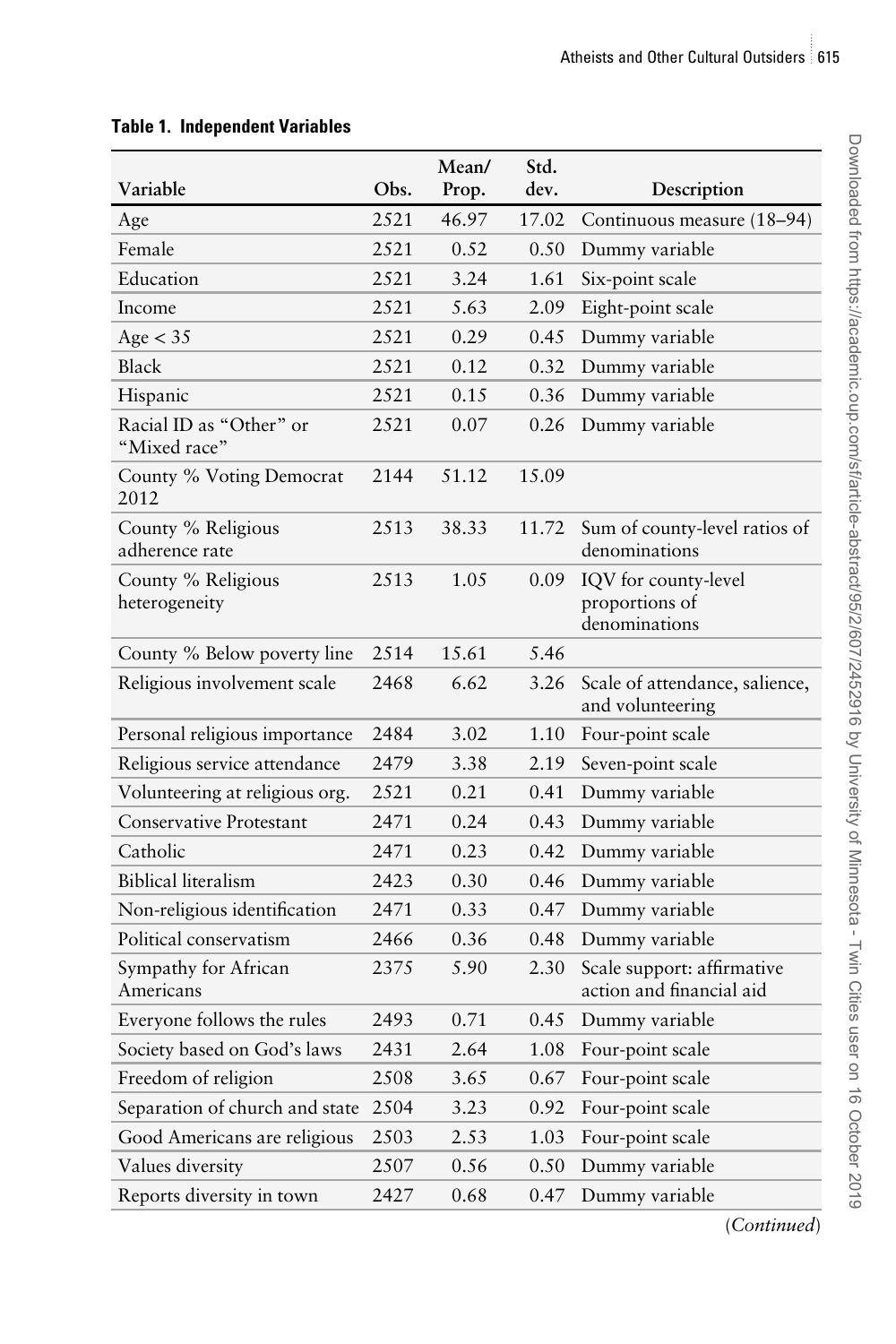| Variable                            | Obs. | Mean/<br>Prop. | Std.<br>dev. | Description           |
|-------------------------------------|------|----------------|--------------|-----------------------|
| Considers diversity a strength 2479 |      | 3.67           |              | 1.08 Four-point scale |
| Atheists elitist                    | 2394 | 1.96           |              | 0.93 Four-point scale |
| Atheists immoral                    | 2393 | 2.18           |              | 1.03 Four-point scale |
| Atheists criminal                   | 2385 | 1.86           | 0.91         | Four-point scale      |

#### Table 1. continued

Source: Boundaries in the American Mosaic Survey 2014.

Note: Data are weighted to correct for non-response bias and oversampling. Religious denominations include Baptist, Catholic, Episcopal, Jewish, Lutheran, Methodist, Mormon, and Presbyterian (source: US Religion Census). All attitudinal scales are coded such that higher values represent stronger agreement or importance to respondents, while lower values represent stronger disagreement.

In our updated models improving upon the replication, we separate these measures and treat them as individual independent variables to provide a more direct interpretation of the influence of each. We also include a dummy variable for conservative Protestants and Catholics in the replication model. In the updated models, we use conservative Protestants and respondents who report no religious affiliation. These dichotomous variables were derived from a survey question "What is your current religious preference, if any?" that provided response options based on the RELTRAD scheme ([Steensland et al. 2000](#page-31-0)). We use the label "conservative Protestant" to connote the broad range of religious tradition among those in this category. The variable for no religious affiliation is an extension of the RELTRAD scheme that includes those who identify as spiritual but not religious and those who identify as nothing in particular. We collapsed the response options from the RELTRAD scheme into these two dummy variables so that our reference category is all other religious identifications, because this allows us to examine whether attitudes about atheists and other non-religious groups are polarized against a moderate middle (cf. [Evans and](#page-29-0) [Evans 2008\)](#page-29-0). Finally, we include a dummy measure for respondents who agree that the Bible is the literal word of God.

#### Experiences with diversity

Attitudes toward small outgroups may be shaped by a person's own experiences with social difference or agreement with a kind of cosmopolitan acceptance of diversity as its own good (for race-based critiques, see [Bell and Hartmann](#page-28-0) [\[2007\]](#page-28-0); [Hartmann \[2015\]\)](#page-29-0). We use three items. The first is "Here is a list of things that people may think are important in the United States. Please indicate how important YOU think each of these is," with the response options "very important," "somewhat important," "not very important," or "not at all important." We use these options as an ordinal measure in response to the prompt "We value racial diversity." We also include a measure of respondents' general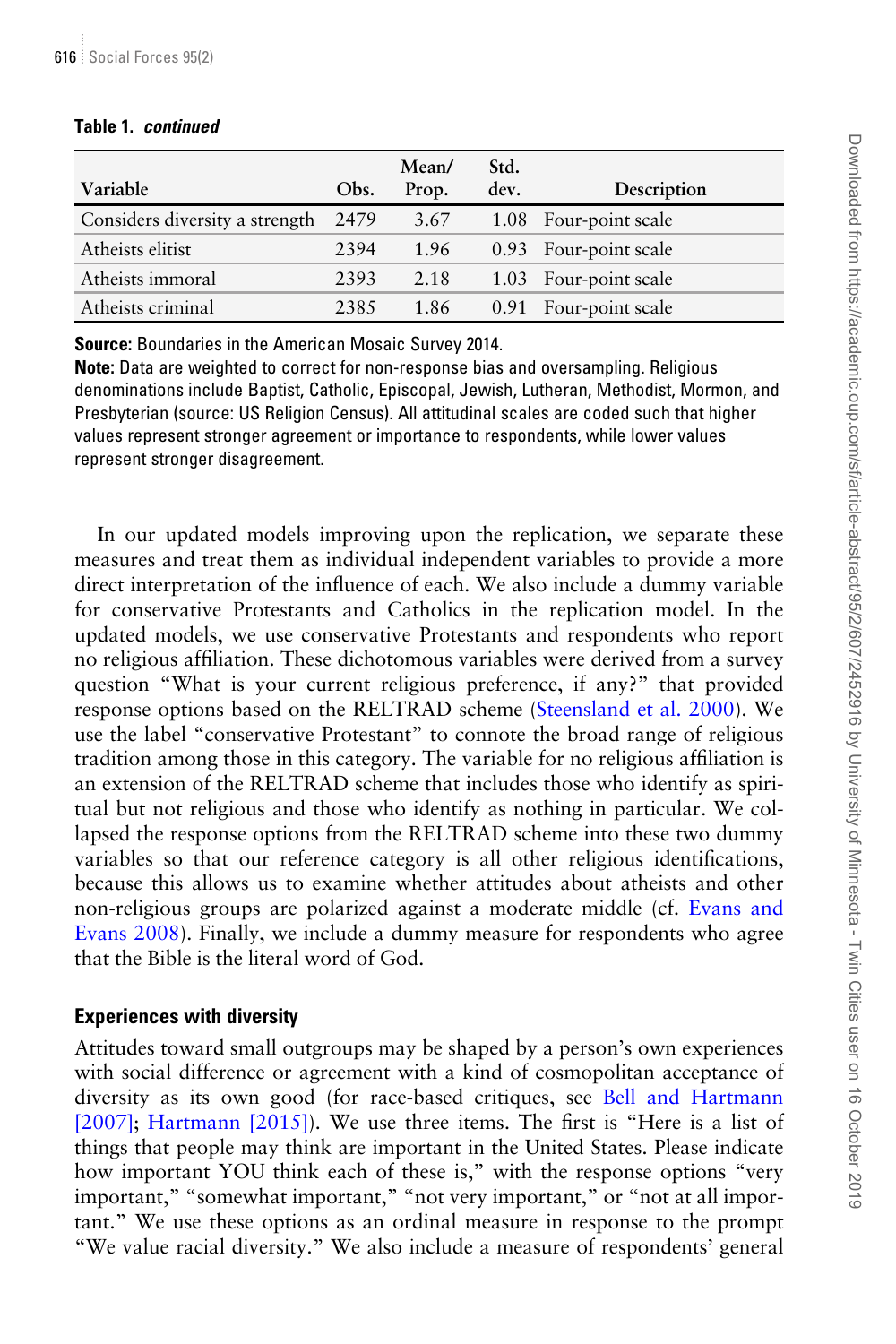acceptance of diversity discourse: "The United States is one of the most socially and culturally diverse nations in the world. Do you see this as mostly a strength, mostly a weakness, or equally a strength and weakness?" Respondents answered this question on a five-point Likert scale ranging from "mostly" and "somewhat" a strength, to "equally a strength and weakness," to "somewhat" and "mostly" a weakness. Measuring subjective exposure to diversity is a four-point scale asking the extent to which respondents strongly agreed, somewhat agreed, or somewhat or strongly disagreed with the statement "There IS a lot of social and cultural diversity in my city or town."

### Cultural values

We include a dichotomous measure of political conservatism and a scale variable that measures sympathy toward African American inequality, as attitudes toward atheism may be related to broader views of tolerance or prejudice. We use a dichotomous measure of procedural values ("It's important that Americans all follow the same rules"). We include ordinal measures agreement that society's standard of right and wrong should be built on religious principles, the importance they place on the free exercise of religion and the separation of church and state, and whether they agree that good Americans should be religious.<sup>4</sup>

### Beliefs about what atheists are like

We include three measures that directly capture assumptions about what atheists are like, developed to test the interpretation of interview data reported in [Edgell,](#page-28-0) [Gerteis, and Hartmann \(2006\).](#page-28-0) These measures capture perceptions of elitism ("atheists are part of the elite, unaccountable to you and me"), of a generalized lack of morality ("atheists lack a moral center"), and of criminality ("atheists are more likely to engage in criminal behavior than others").

# Methods

We use logistic regression<sup>5</sup> and build three models of Americans' willingness to draw public and private boundaries that exclude atheists. First, we replicate, to the extent possible, the models in [Edgell, Gerteis, and Hartmann \(2006\)](#page-28-0). Second, we create a "best fit" model that modifies this replication approach; in this model, we eliminate missing data from a non-significant independent variable (county percent voting Democrat in 2012); add independent variables unique to the 2014 data; and eliminate the composite religious involvement scale to enter the component variables separately. Third, we develop a final model that adds variables that measure perceptions of atheists as immoral, elitist, or criminal. Using list-wise deletion of missing cases across our second and third models reduces the missing data in each model by about half.<sup>6</sup> We use the Hosmer–Lemeshow test, the percentage of cases correctly classified, and the Bayesian Information Criteria to assess equation fit for both weighted and unweighted tests of each model.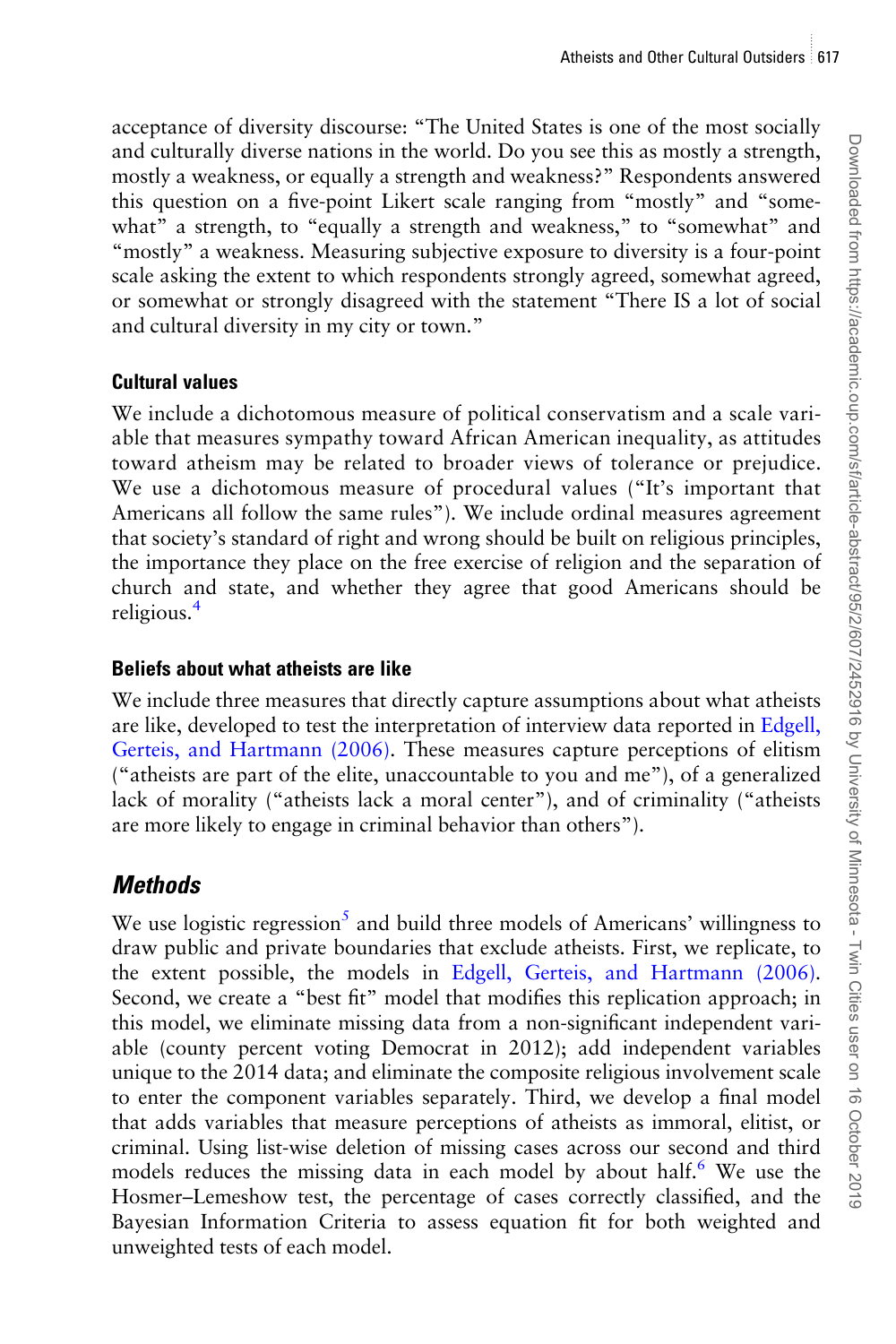# **Results**

## Descriptive Results: Attitudes Toward the Non-Religious across a Decade

The BAM Survey sample contains a total of about 33 percent of respondents who fall into a broad "religious nones" category; 3.8 percent identified as atheist, 3.5 percent as agnostic, 7.1 percent as "spiritual but not religious," and 18.5 percent as "nothing in particular." These proportions are comparable with trends identified by other nationally representative surveys (e.g., the 2014 GSS and the 2014 Pew Religious Landscape Survey). Our first research question asks about whether the social changes of the past decade—an increase in the number of non-religious Americans, increasing tolerance among younger cohorts, and the increasing visibility of "organized non-belief"—have reduced levels of anti-atheist sentiment. Table [2](#page-12-0) shows that anti-atheist sentiment is still strong in the United States.

It is possible that the switch to a web-survey format in 2014 might have increased levels of reporting of anti-atheist sentiment, due to a decrease in the social desirability effect. The fact that there were increases in negative sentiment for other groups between waves 1 and 2 would support this interpretation. However, it is also consistent with a different interpretation—that it was more acceptable to express anti-atheist sentiment in both time periods than it was to voice negative sentiment about other groups. We believe the overall pattern of responses supports the second interpretation. First, responses regarding atheists did not move in the same direction for both of our questions. Second, the relative ordering of the responses to the groups is remarkably stable. While Muslims have surpassed atheists as the least-accepted group, Muslims and atheists still receive the most negative evaluations compared to all other groups in 2014, as they did in 2003. Overall, we find no support for the idea that the increasing visibility of non-religious persons, groups, and movements in American life has reduced anti-atheist sentiment in any significant way.

The BAM Survey also asked about attitudes toward the spiritual but not religious (SBNRs). As table [2](#page-12-0) shows, Americans are less willing to exclude this group of non-religious Americans in both private and public life. However, attitudes toward the rising percentage of "nones" are also quite negative, with about 40 percent of respondents saying they think the increase in Americans without a religious identity is a bad thing; about 50 percent of respondents claimed this was "neither a good nor a bad thing," and only 10 percent said this was a good thing.

### Descriptive Results: Assumptions about Atheists

In the research for the original American Mosaic Project, in-depth interviews revealed three different ways in which respondents understood atheists to be morally problematic. Some associated atheism with criminality—a threat "from below" in the status hierarchy. Other respondents understood atheists as materialists or as unaccountable; these comprise a threat "from above" motivated by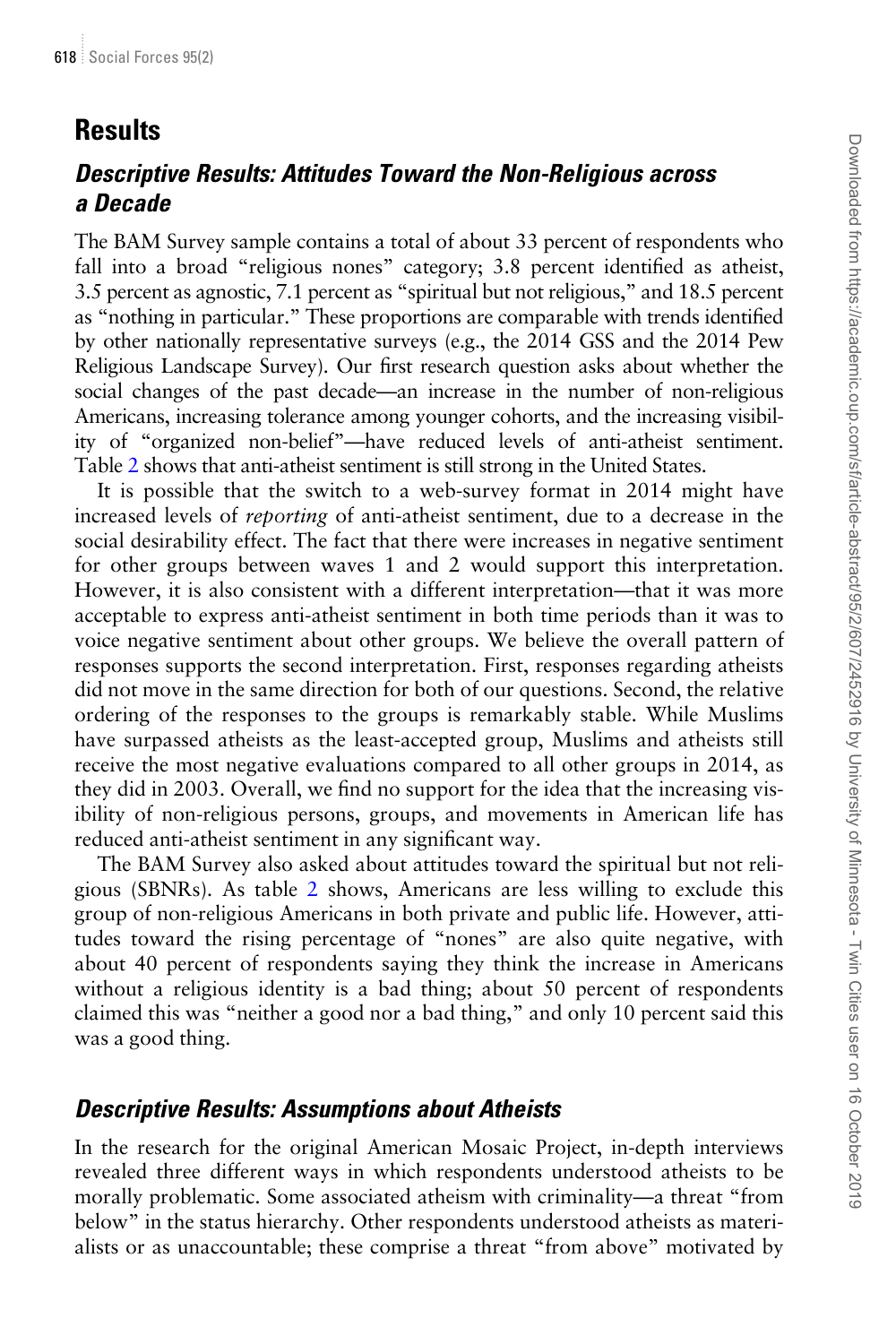| Dependent variable                                                    | 2003 (AMP) | 2014 (BAM) |
|-----------------------------------------------------------------------|------------|------------|
| This group does not at all agree with my vision of American society   |            |            |
| <b>Atheists</b>                                                       | 39.6%      | 41.9%      |
| Muslims                                                               | $26.3\%$   | 45.5%      |
| Homosexuals                                                           | 22.6%      | 29.4%      |
| <b>Conservative Christians</b>                                        | 13.5%      | 26.6%      |
| Recent immigrants                                                     | 12.5%      | 25.6%      |
| Hispanics                                                             | 7.6%       | 17.1%      |
| <b>J</b> ews                                                          | 7.4%       | 17.6%      |
| <b>Asian Americans</b>                                                | 7.0%       | 16.4%      |
| African Americans                                                     | $4.6\%$    | 16.9%      |
| Spiritual, but not religious                                          |            | 12.0%      |
| Whites                                                                | $2.2\%$    | 10.2%      |
| I would disapprove if my child wanted to marry a member of this group |            |            |
| Atheist                                                               | 47.6%      | 43.7%      |
| Muslim                                                                | 33.5%      | 48.9%      |
| African American                                                      | 27.2%      | 23.2%      |
| Hispanic                                                              | 18.5%      | 12.6%      |
| Asian American                                                        | 18.5%      | 12.3%      |
| <b>I</b> ew                                                           | 11.8%      | 17.8%      |
| Conservative Christian                                                | $6.9\%$    | 17.2%      |
| Spiritual, but not religious                                          |            | 13.7%      |
| Whites                                                                | 2.3%       | 4.7%       |
| Increasing numbers of Americans claim no religious identity. Is that  |            |            |
| A bad thing                                                           |            | 39.6%      |
| A good thing, or neither good nor bad                                 |            | 60.4%      |

<span id="page-12-0"></span>Table 2. Dependent Variables and Outgroup Preferences

Source: American Mosaic Project 2003, Boundaries in the American Mosaic Survey 2014. Note: Data are weighted to correct for non-response bias and oversampling.

concern that atheists might show an arrogant lack of regard for the values and lifestyles of ordinary Americans. The BAM Survey included a series of items designed to follow up on the insights generated by the qualitative research conducted as part of the original American Mosaic Project, along with questions about the types of threats or problems associated with atheists and other groups.

Figure [1](#page-13-0) shows that moral concerns about atheists are, in fact, relatively common in American society; for example, over a third of Americans (36 percent) either somewhat agree or strongly agree that atheists "lack a moral center." The BAM Survey also asked people about seven problems that they might perceive to be associated with particular minority groups. Table [3](#page-13-0) shows that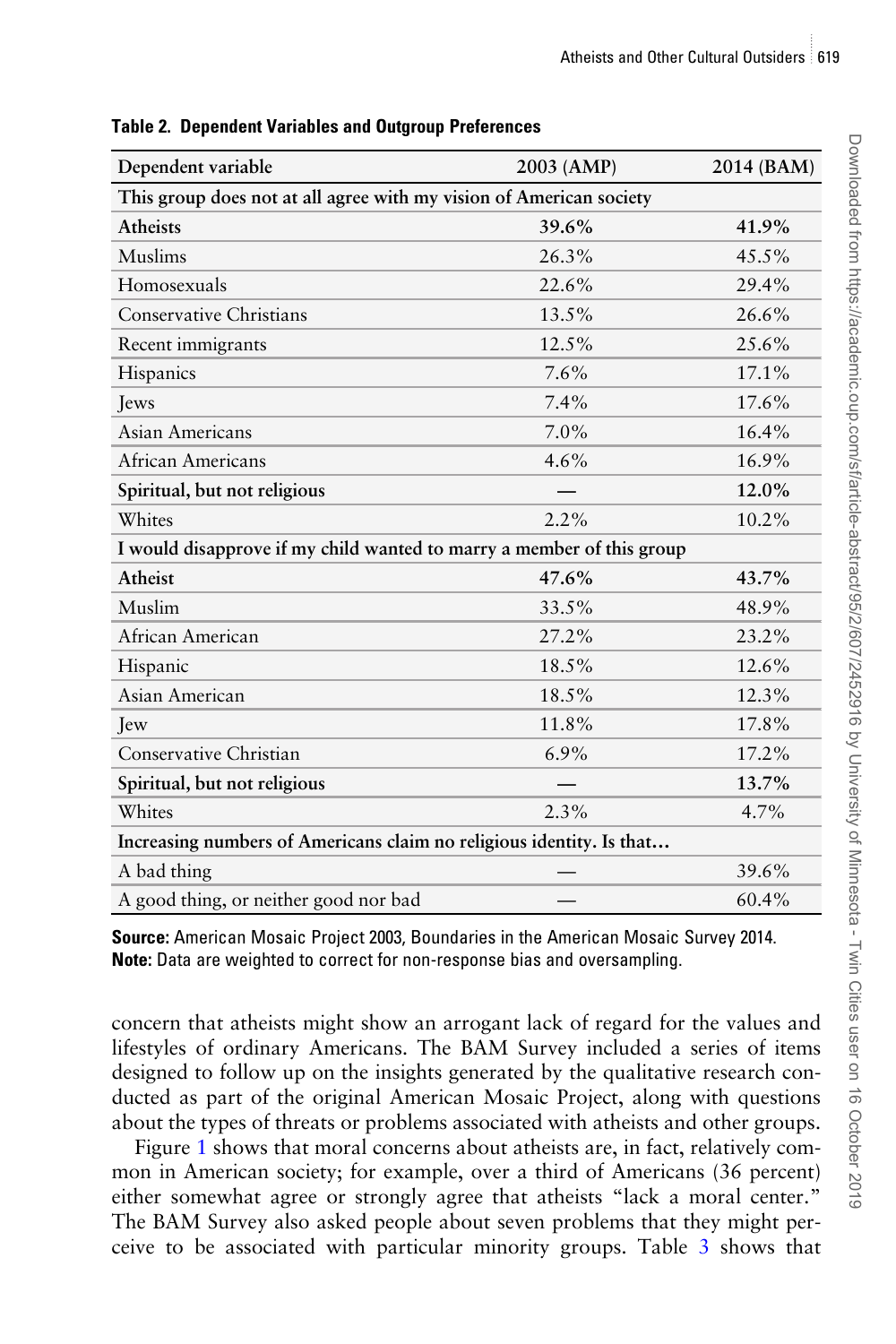

<span id="page-13-0"></span>Figure 1. Percent of Americans saying atheists . . .

|                                          | <b>Atheists</b> | <b>Muslims</b> | African<br>Americans | Recent<br>immigrants |
|------------------------------------------|-----------------|----------------|----------------------|----------------------|
| Don't share morals or values             | 27%             | 29.6%          | $9.3\%$              | $9.4\%$              |
| Are intolerant of others                 | 16.1%           | 28.9%          | 15.8%                | $6.6\%$              |
| Want to take over political institutions | 10.1%           | 18.2%          | $9.9\%$              | 5.9%                 |
| Don't contribute to community            | $8.7\%$         | 14%            | 8.8%                 | 12.9%                |
| Are a threat to public order and safety  | $8.3\%$         | $22.1\%$       | $12.6\%$             | $9.6\%$              |
| Are dependent on welfare                 | $6.8\%$         | $9.5\%$        | $34.4\%$             | 26.8%                |
| Take jobs and resources                  | $2.8\%$         | $6.9\%$        | $4.9\%$              | 19.9%                |

Table 3. Percent of Respondents Associating Social Problems with Minority Groups

Source: Boundaries in the American Mosaic Survey 2014.

Note: Data are weighted to correct for non-response bias and oversampling.

atheists are particularly associated with moral threat; for example, over onequarter of Americans (27 percent) of Americans say that atheists "don't share my morals or values."

The data summarized in figure 1 and table 3 support the interpretation by [Edgell, Gerteis, and Hartmann \(2006\)](#page-28-0) that Americans' negative sentiments regarding atheists are rooted in moral evaluations. Americans can name few specific material or political problems that they associate with atheists. Even our items about criminality and elite status receive lower levels of agreement than the general question about atheists "lacking a moral center." Rather, it seems that the term "atheist" denotes a cultural category that signifies a general and diffuse sense of moral threat.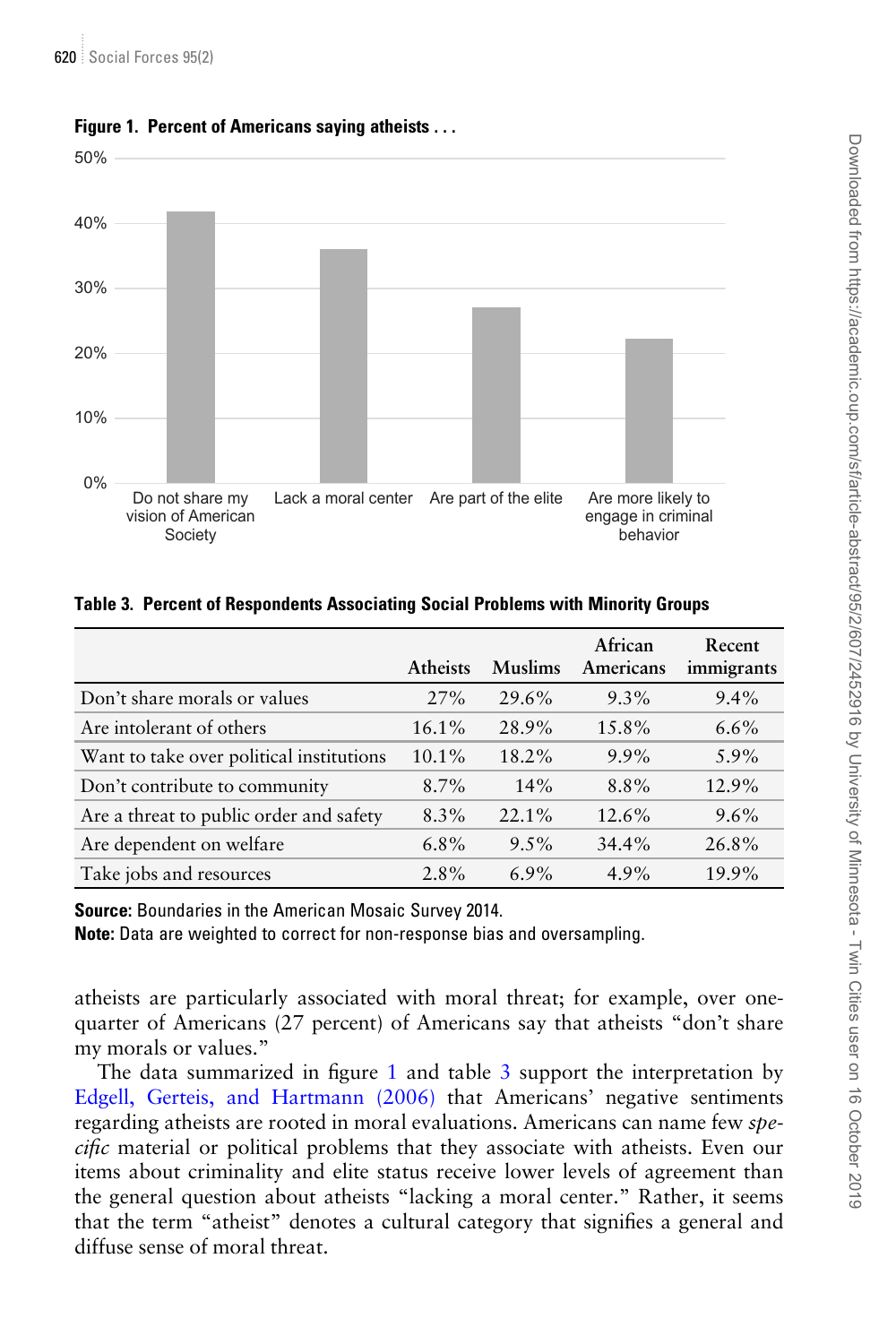# Multivariate Results—Atheists

Table [4](#page-15-0) reports the results from three logistic regression models examining the odds of respondents claiming that atheists do not share their vision of American society. Our first model replicates, to the extent possible, the models in [Edgell,](#page-28-0) [Gerteis, and Hartmann \(2006\).](#page-28-0) African Americans are more than twice as likely to say atheists do not share their vision; being older also increases the odds. Religious involvement significantly increases the odds; every point of increase on the religious involvement scale represents an 8 percent increase. Biblical literalists are 59 percent more likely to say that atheists do not share their vision of American society. Exposure to diversity, measured by county-level variables, has few effects (a small effect for the percent below the poverty line). However, respondents who perceive their communities as diverse are about 26 percent less likely to say that atheists do not at all share their vision of American society. Respondents with higher levels of education are about 16 percent less likely to make this claim. Cultural values figure prominently in these attitudes; those who have high levels of sympathy toward African Americans are less likely to say atheists do not share their vision of American society, and those who agree with the statement that society's standards of right and wrong should be built on God's laws are 61 percent more likely. The significance of sympathy toward African Americans suggests that respondents who draw strong racial boundaries may be using similar cultural foundations about individual competence and morality posited by theories of symbolic racism to assess atheists [\(Sears and](#page-30-0) [Henry 2003](#page-30-0)). These results are broadly consistent with those of [Edgell, Gerteis,](#page-28-0) [and Hartmann \(2006\),](#page-28-0) with the exception of socioeconomic status and countylevel context variables.

In our second model, we add variables that were not available in the 2003 AMP data, and find that those who believe that a good American is religious and those who hold religion to be personally important are 42 and 32 percent more likely, respectively, to say atheists do not share their vision of society. Hispanics and those who consider diversity as a strength are less likely to make this claim. Most of the variables in model 1 continue to be significant in model 2, with four exceptions: age, the percent below poverty line in the county, biblical literalism, and the subjective perception of diversity in one's own community. These results tell us that cultural values are strong drivers of anti-atheist sentiment and may explain the effect of biblical literalism.

Most notably, the introduction of assumptions about atheists in model 3 of table [4](#page-15-0) eliminates the significance of desiring a society based on God's laws and reduces the significance of the assumption that good Americans are religious. This result suggests that broad cultural values are mediated by the assumption that atheists are immoral. Supplemental tests indicate this is indeed the case.<sup>7</sup> Conversely, and surprisingly, the assumption that atheists are part of the elite associates with lower odds of saying atheists do not share one's vision of society, suggesting that respondents to the survey did not interpret elitism as a negative trait. This trend persists in other models discussed below (tables [5](#page-17-0) and [8](#page-23-0)). [Baker](#page-27-0) [and Smith \(2015\)](#page-27-0) argue that as the most stigmatized non-religious identity,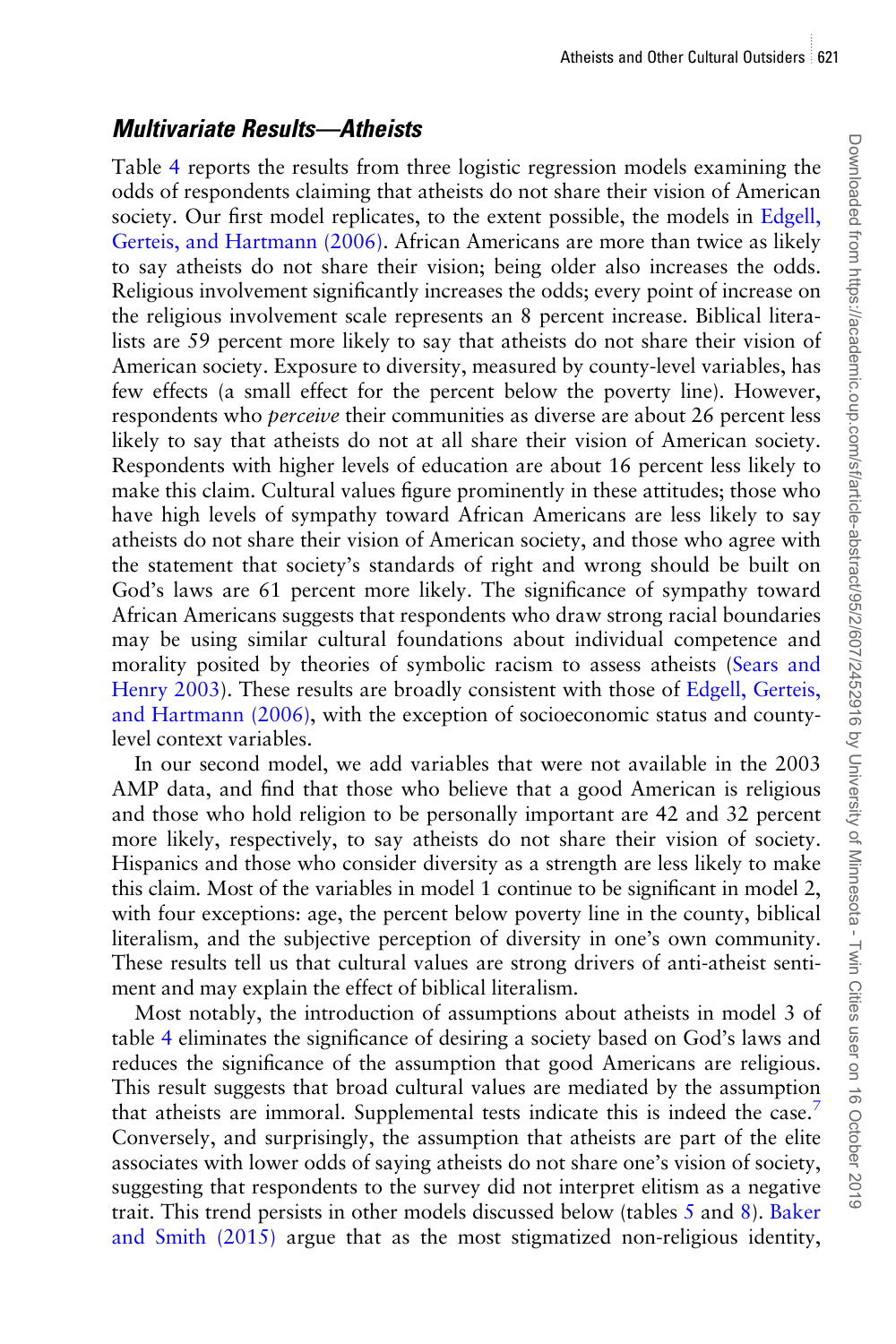<span id="page-15-0"></span>

|          | Table 4. Logistic Regression Results for Atheists "Do Not Share My Vision of American |  |  |
|----------|---------------------------------------------------------------------------------------|--|--|
| Society" |                                                                                       |  |  |

|                                | <b>Model 1: 2006</b><br>replication |           | Model 2:<br>best fit |           | Model 3:<br>attitudes about<br>atheists |           |
|--------------------------------|-------------------------------------|-----------|----------------------|-----------|-----------------------------------------|-----------|
|                                | Coef                                | <b>SE</b> | Coef                 | <b>SE</b> | Coef                                    | <b>SE</b> |
| Age                            | $0.01***$                           | 0.00      | 0.00                 | 0.01      | 0.01                                    | 0.01      |
| Female                         | 0.20                                | 0.13      | 0.10                 | 0.12      | 0.17                                    | 0.13      |
| Education                      | $-0.18***$                          | 0.05      | $-0.15***$           | 0.05      | $-0.14$ **                              | 0.05      |
| Income                         | 0.04                                | 0.04      | 0.07                 | 0.03      | $0.08^*$                                | 0.04      |
| Age $<$ 35                     |                                     |           | $-0.21$              | 0.22      | $-0.11$                                 | 0.23      |
| Black                          | $0.75***$                           | 0.20      | $0.50$ **            | 0.19      | $0.55***$                               | 0.20      |
| Hispanic                       |                                     |           | $-0.49$ <sup>*</sup> | 0.19      | $-0.35$                                 | 0.21      |
| Other/mixed race               |                                     |           | 0.09                 | 0.34      | 0.04                                    | 0.34      |
| Cty. % Voting Democrat 2012    | 0.00                                | 0.00      |                      |           |                                         |           |
| Cty. religious adherence rate  | 0.01                                | 0.01      | 0.00                 | 0.01      | 0.00                                    | 0.01      |
| Cty. religious heterogeneity   | 1.85                                | 1.83      | 1.38                 | 1.22      | 0.99                                    | 1.27      |
| Cty. % below poverty line      | $-0.03$ <sup>*</sup>                | 0.01      | $-0.01$              | 0.01      | $-0.01$                                 | 0.01      |
| Religious involvement scale    | $0.08***$                           | 0.03      |                      |           |                                         |           |
| Personal religious importance  |                                     |           | $0.28$ **            | 0.10      | $0.28***$                               | 0.10      |
| Religious service attendance   |                                     |           | $-0.02$              | 0.04      | $-0.03$                                 | 0.05      |
| Volunteering at religious org. |                                     |           | 0.24                 | 0.18      | 0.30                                    | 0.18      |
| <b>Conservative Protestant</b> | 0.29                                | 0.17      | 0.29                 | 0.16      | 0.24                                    | 0.16      |
| Catholic                       | $-0.12$                             | 0.17      |                      |           |                                         |           |
| <b>Biblical literalism</b>     | $0.47***$                           | 0.15      | 0.27                 | 0.15      | 0.23                                    | 0.16      |
| Non-religious identification   |                                     |           | 0.06                 | 0.18      | 0.22                                    | 0.19      |
| Political conservatism         | $-0.08$                             | 0.15      | 0.03                 | 0.14      | $-0.09$                                 | 0.15      |
| Sympathy for African Americans | $-0.12$ ***                         | 0.03      | $-0.11***$           | 0.03      | $-0.13***$                              | 0.03      |
| Everyone follows the rules     | $-0.17$                             | 0.15      | $-0.10$              | 0.14      | $-0.03$                                 | 0.15      |
| Society based on God's laws    | $0.47***$                           | 0.08      | $0.28***$            | 0.09      | 0.14                                    | 0.09      |
| Freedom of religion            | $-0.15$                             | 0.11      | $-0.18$              | 0.11      | $-0.21$                                 | 0.12      |
| Separation of church and state |                                     |           | $-0.12$              | 0.07      | $-0.11$                                 | 0.08      |
| Good Americans are religious   |                                     |           | $0.36***$            | 0.08      | $0.26***$                               | 0.09      |
| Values diversity               | 0.07                                | 0.14      | 0.22                 | 0.14      | $0.33^{r}$                              | 0.15      |
| Reports diversity in town      | $-0.30^*$                           | 0.14      | $-0.21$              | 0.13      | $-0.25$                                 | 0.13      |
| Considers diversity a strength |                                     |           | $-0.17***$           | 0.06      | $-0.14$ <sup>*</sup>                    | 0.07      |
| Atheists elitist               |                                     |           |                      |           | $-0.30***$                              | 0.08      |
| Atheists immoral               |                                     |           |                      |           | $0.68***$                               | 0.10      |
| Atheists criminal              |                                     |           |                      |           | 0.16                                    | 0.10      |
|                                |                                     |           |                      |           |                                         | $\cdot$   |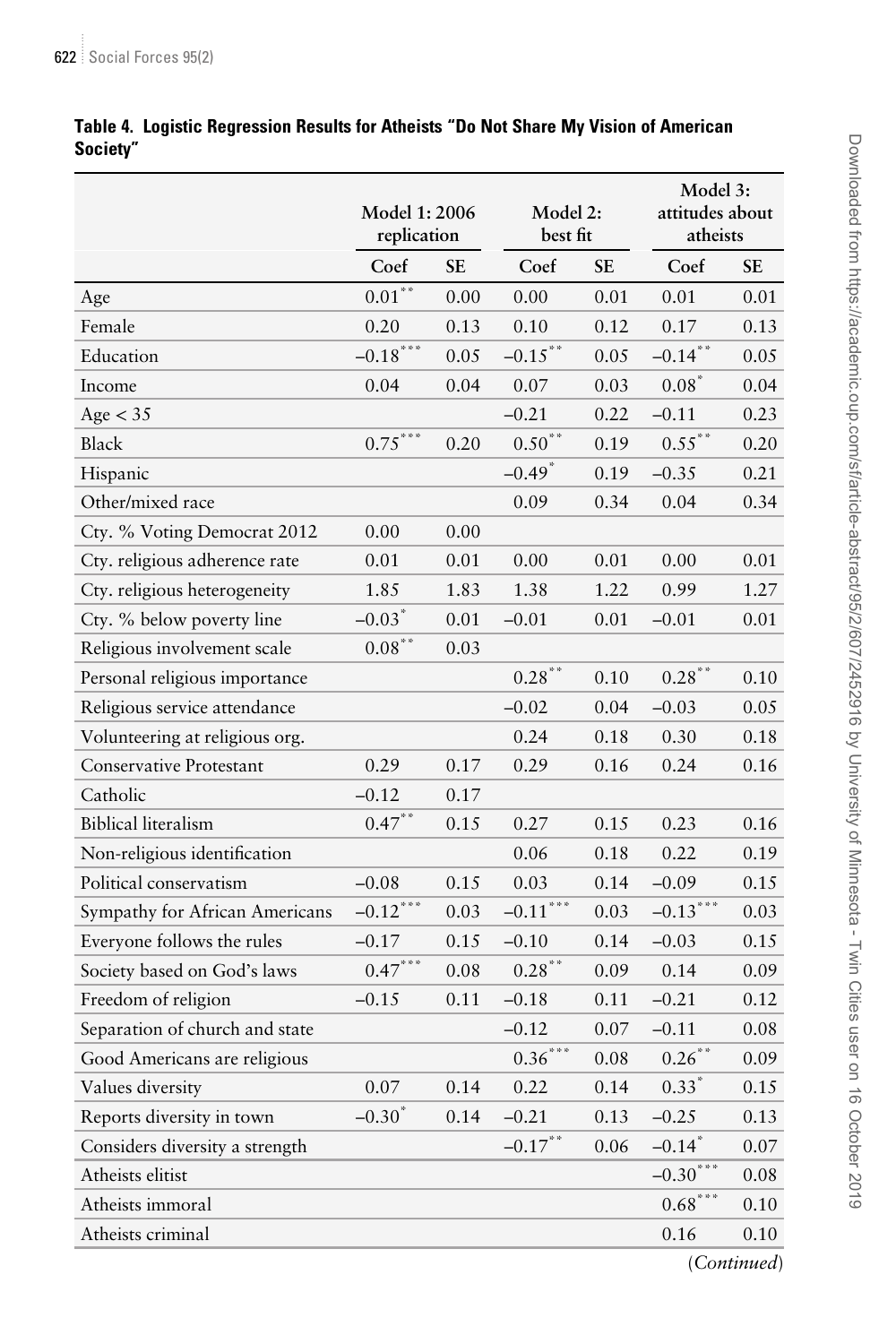|                              | Model 1: 2006<br>replication |           | Model 2:<br>best fit |           |           |           | Model 3:<br>attitudes about<br>atheists |  |
|------------------------------|------------------------------|-----------|----------------------|-----------|-----------|-----------|-----------------------------------------|--|
|                              | Coef                         | <b>SE</b> | Coef                 | <b>SE</b> | Coef      | <b>SE</b> |                                         |  |
| Constant                     | $-2.79$                      | 2.41      | $-2.21$              | 1.72      | $-2.78$   | 1.81      |                                         |  |
| N                            | 1,882                        |           | 2,169                |           | 2,169     |           |                                         |  |
| Wald chi square              | $226.17***$                  |           | 298.84***            |           | 329.43*** |           |                                         |  |
| McFadden $R^2$               | 0.16                         |           | 0.19                 |           | 0.23      |           |                                         |  |
| BIC                          | 2285.18                      |           | 2572.55              |           | 2468.295  |           |                                         |  |
| % Cases correctly classified | 68%                          |           | 71%                  |           | 74%       |           |                                         |  |
| Hosmer-Lemeshow test         | 13.36                        |           | 12.92                |           | 10.78     |           |                                         |  |

#### Table 4. continued

Source: Boundaries in the American Mosaic Survey 2014.

Note: All odds ratios, standard errors, and significance values reported for data weighted to correct for oversampling. BIC, chi square, and McFadden's  $R^2$  were calculated for these weighted models. % Cases classified and HL tests were conducted for identical models with unweighted data.

 $*$ *p* < .05 \*\**p* < .01 \*\*\**p* < .001.

atheism is a label chosen by those with the most social power; to the extent to which people understand atheism as a privileged identity, this may reduce negative sentiment.

Table [5](#page-17-0) repeats these analyses of respondents' propensity to say they would disapprove of their child marrying an atheist. In these models, the respondent's own religious belief and practice matters consistently. Religious involvement, personal religious importance, and conservative Protestantism<sup>8</sup> remained highly significant and positively related to odds of expressing disapproval toward one's child marrying an atheist across all three models, as did the expectation that society's standards of right and wrong should be based on God's laws. Biblical literalism and the expectation that good Americans are religious are significantly and positively associated with odds of disapproval until we introduce assumptions about atheists, while the effects of perceiving diversity in one's hometown persist throughout. Having no religious affiliation associates with lower odds of disapproval, but it too loses significance when we introduce assumptions about atheists; agreeing that atheists are immoral has a highly significant and positive effect that more than doubles the chance that a respondent will disapprove. Supplemental tests indicated that assumptions about atheists significantly mediate the effects of biblical literalism, believing good Americans are religious, and having no religious affiliation.<sup>9</sup>

Taken together, the results in tables [4](#page-15-0) and [5](#page-17-0) show that public distrust of atheists is primarily motivated by cultural values, and private distrust of atheists is motivated by cultural values and private religious beliefs, but both effects are substantially mediated by respondents' moral concerns about atheists.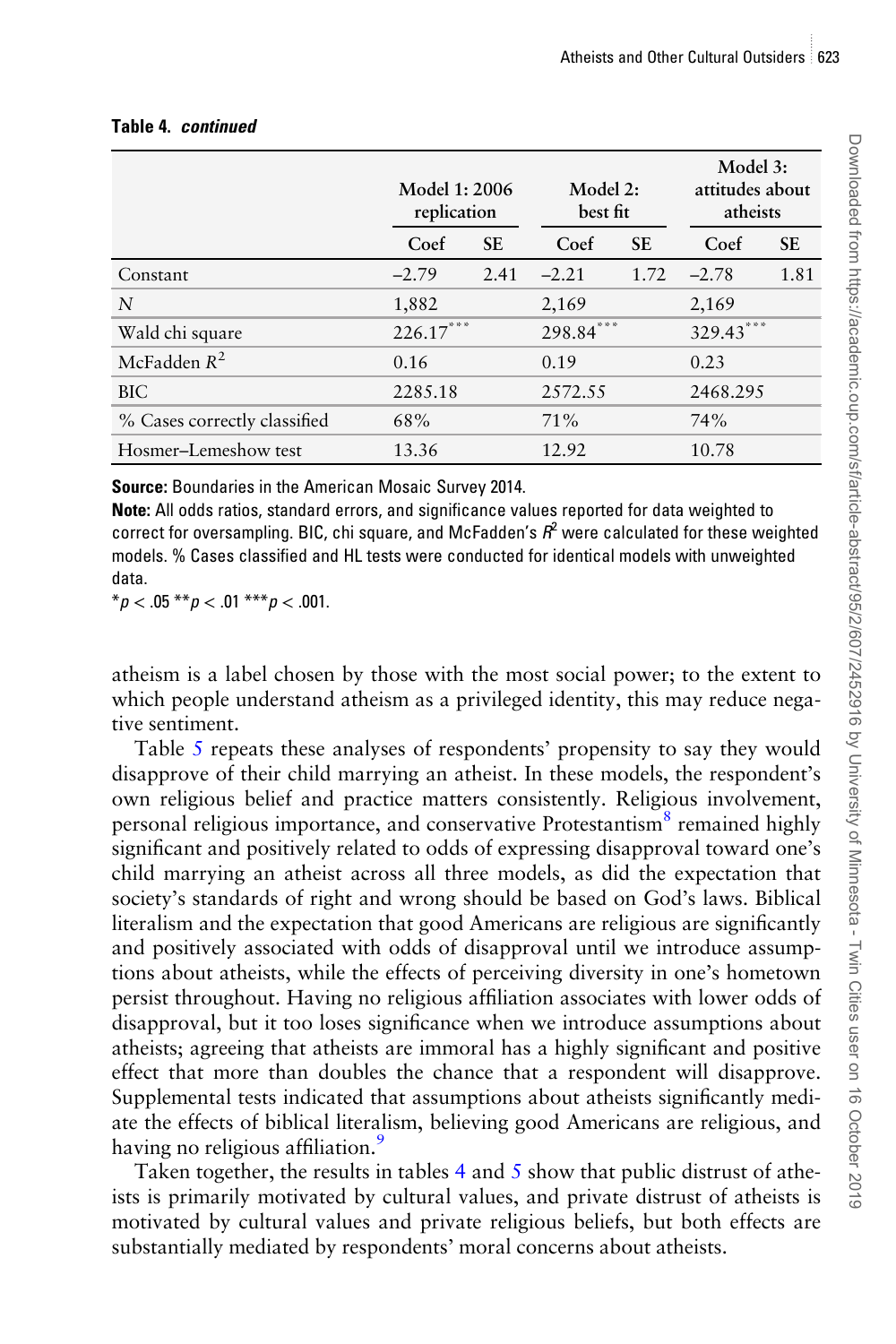|                                | Model 1: 2006<br>replication |           | Model 2:<br>best fit |           | Model 3:<br>attitudes about<br>atheists |           |
|--------------------------------|------------------------------|-----------|----------------------|-----------|-----------------------------------------|-----------|
|                                | Coef                         | <b>SE</b> | Coef                 | <b>SE</b> | Coef                                    | <b>SE</b> |
| Age                            | 0.00                         | 0.00      | 0.00                 | 0.01      | 0.01                                    | 0.01      |
| Female                         | 0.14                         | 0.14      | 0.11                 | 0.14      | 0.22                                    | 0.14      |
| Education                      | $-0.03$                      | 0.05      | 0.03                 | 0.05      | 0.07                                    | 0.05      |
| Income                         | 0.04                         | 0.04      | 0.05                 | 0.04      | 0.06                                    | 0.04      |
| Age $<$ 35                     |                              |           | 0.03                 | 0.24      | 0.14                                    | 0.27      |
| Black                          | $-0.10$                      | 0.22      | $-0.20$              | 0.21      | $-0.19$                                 | 0.22      |
| Hispanic                       |                              |           | $-0.41$ <sup>*</sup> | 0.21      | $-0.26$                                 | 0.23      |
| Other/mixed race               |                              |           | $-0.34$              | 0.37      | $-0.45$                                 | 0.38      |
| Cty. % voting Democrat 2012    | 0.00                         | 0.01      |                      |           |                                         |           |
| Cty. religious adherence rate  | 0.01                         | 0.01      | 0.00                 | 0.01      | 0.00                                    | 0.01      |
| Cty. religious heterogeneity   | 0.20                         | 1.97      | 0.41                 | 1.56      | $-0.35$                                 | 1.50      |
| Cty. % below poverty line      | $-0.02$                      | 0.01      | 0.00                 | 0.01      | 0.00                                    | 0.01      |
| Religious involvement scale    | $0.22$ ***                   | 0.03      |                      |           |                                         |           |
| Personal religious importance  |                              |           | $0.35***$            | 0.10      | $0.37***$                               | 0.12      |
| Religious service attendance   |                              |           | $0.14***$            | 0.04      | $0.16***$                               | 0.05      |
| Volunteering at religious org. |                              |           | 0.27                 | 0.19      | 0.35                                    | 0.20      |
| <b>Conservative Protestant</b> | $0.69***$                    | 0.18      | $0.44$ **            | 0.17      | $0.47*$                                 | 0.18      |
| Catholic                       | $-0.06$                      | 0.18      |                      |           |                                         |           |
| <b>Biblical literalism</b>     | $0.37*$                      | 0.17      | $0.33*$              | 0.17      | 0.21                                    | 0.17      |
| Non-religious identification   |                              |           | $-0.36$ *            | 0.18      | $-0.16$                                 | 0.20      |
| Political conservatism         | 0.18                         | 0.16      | 0.24                 | 0.15      | 0.11                                    | 0.16      |
| Sympathy for African Americans | $-0.08$ <sup>*</sup>         | 0.03      | $-0.06$              | 0.03      | $-0.09$ **                              | 0.04      |
| Everyone follows the rules     | 0.03                         | 0.17      | 0.01                 | 0.17      | 0.08                                    | 0.18      |
| Society based on God's laws    | $0.74***$                    | 0.08      | $0.58***$            | 0.08      | 0.42                                    | 0.10      |
| Freedom of religion            | $-0.08$                      | 0.15      | $-0.12$              | 0.15      | $-0.17$                                 | 0.18      |
| Separation of church and state |                              |           | 0.01                 | 0.09      | 0.06                                    | 0.10      |
| Good Americans are religious   |                              |           | $0.31***$            | 0.08      | 0.14                                    | 0.10      |
| Values diversity               | $-0.22$                      | 0.15      | $-0.21$              | 0.16      | $-0.10$                                 | 0.18      |
| Reports diversity in town      | $-0.43$ **                   | 0.15      | $-0.32$ <sup>*</sup> | 0.14      | $-0.39$ **                              | 0.15      |
| Considers diversity a strength |                              |           | $-0.10$              | 0.06      | $-0.03$                                 | 0.07      |
| Atheists elitist               |                              |           |                      |           | $-0.24$ <sup>*</sup>                    | 0.10      |
| Atheists immoral               |                              |           |                      |           | $0.89***$                               | 0.12      |
| Atheists criminal              |                              |           |                      |           | 0.22                                    | 0.12      |
|                                |                              |           |                      |           |                                         |           |

### <span id="page-17-0"></span>Table 5. Logistic Regression Results for Disapproval of Child Marrying an Atheist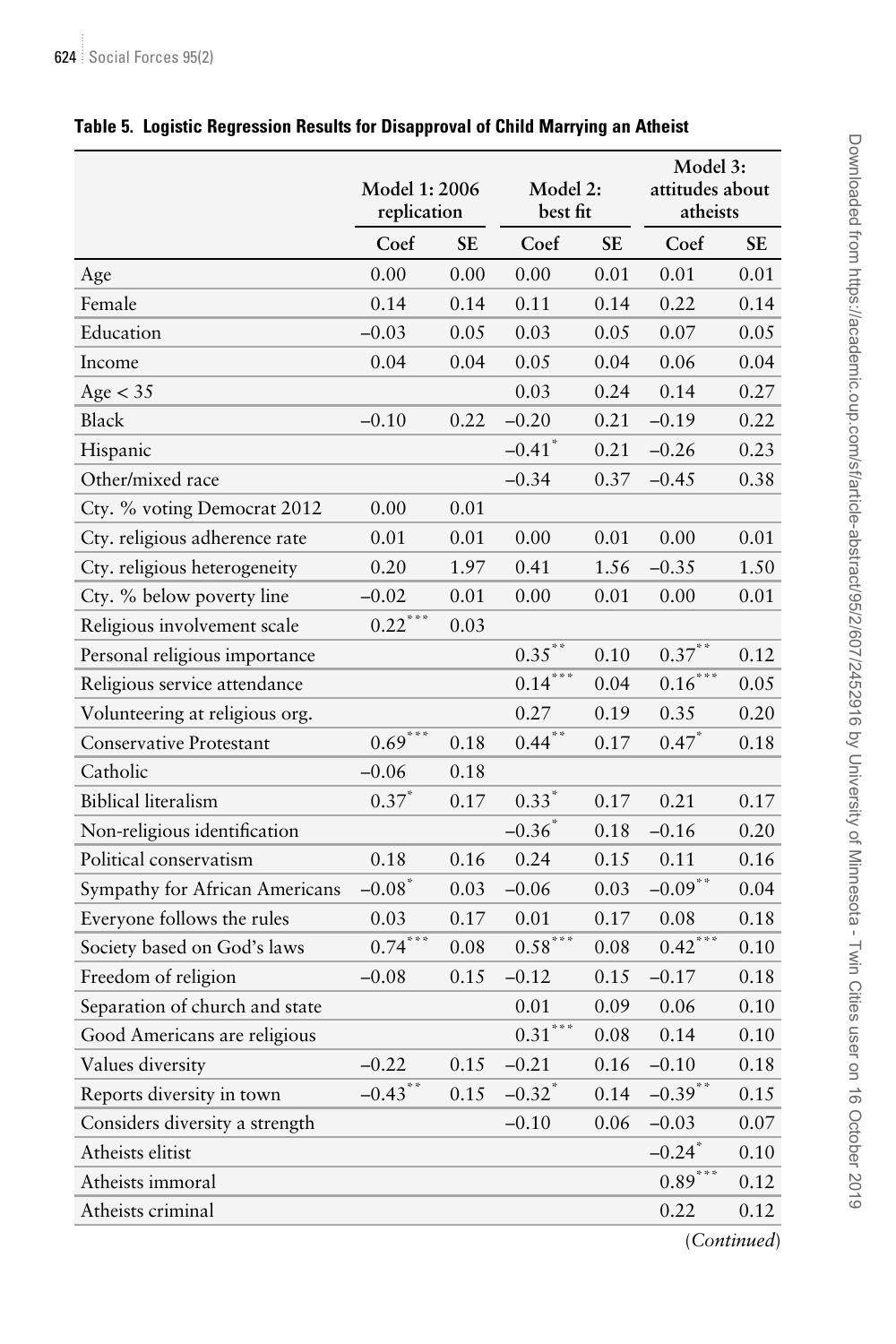|                              | Model 1: 2006<br>replication |           | Model 2:<br>best fit |           |                      |           | Model 3:<br>attitudes about<br>atheists |  |
|------------------------------|------------------------------|-----------|----------------------|-----------|----------------------|-----------|-----------------------------------------|--|
|                              | Coef                         | <b>SE</b> | Coef                 | <b>SE</b> | Coef                 | <b>SE</b> |                                         |  |
| Constant                     | $-3.37$                      | 2.62      | $-3.81$              | 2.18      | $-4.78$ <sup>*</sup> | 2.25      |                                         |  |
| N                            | 1,887                        |           | 2,177                |           | 2,177                |           |                                         |  |
| Wald chi square              | 341.12***                    |           | 415.85***            |           | 457.85***            |           |                                         |  |
| McFadden R <sup>2</sup>      | 0.30                         |           | 0.32                 |           | 0.38                 |           |                                         |  |
| <b>BIC</b>                   | 1974.93                      |           | 2240.93              |           | 2073.83              |           |                                         |  |
| % Cases correctly classified | 76%                          |           | 76%                  |           | 79%                  |           |                                         |  |
| Hosmer-Lemeshow test         | 5.33                         |           | 7.23                 |           | 9.91                 |           |                                         |  |

#### Table 5. continued

Source: Boundaries in the American Mosaic Survey 2014.

Note: All coefficients, standard errors, and significance values reported for data weighted to correct for oversampling. BIC, chi square, and McFadden's  $R^2$  were calculated for these weighted models. % Cases classified and HL tests were conducted for identical models with unweighted data.

 $*p < .05 **p < .01***p < .001$ 

# Multivariate Results—SBNRs and Nones

Over the past decade, a set of high-profile organizations and spokespersons have worked to decrease stigma associated with atheism, increase self-identification, and engage in secular political causes [\(Cimino and Smith 2014](#page-28-0)). We investigate whether the same factors that drive anti-atheist sentiment also shape attitudes toward religious minority groups that are more amorphous and less politicized. We also examine "spillover" effects, analyzing whether moral concerns about atheists also drive attitudes toward other non-religious minorities.

### Spiritual, but not religious

Tables [6](#page-19-0) and [7](#page-21-0) show the results of our analysis of respondents' attitudes toward Americans who identify as spiritual but not religious (SBNRs). Table [6](#page-19-0) assesses respondents' propensity to say SBNRs do not share their vision of American society. In contrast to our findings for atheists, these models generally support the theoretical meta-narrative of increasing religious pluralism and tolerance. Those with higher sympathy for African Americans, stronger personal religious importance, views of diversity as a social strength, and emphasis on freedom of religion are all less likely to make this claim about SBNRs. Conversely, religious service attendance, biblical literalism, and identifying as Black all associate with higher odds of respondents making this claim.

Turning to our measure of private acceptance, Table [7](#page-21-0) shows that private religiosity and ideology matter for disapproval of intermarriage with SBNRs. Religious attendance and political conservatism both significantly associate with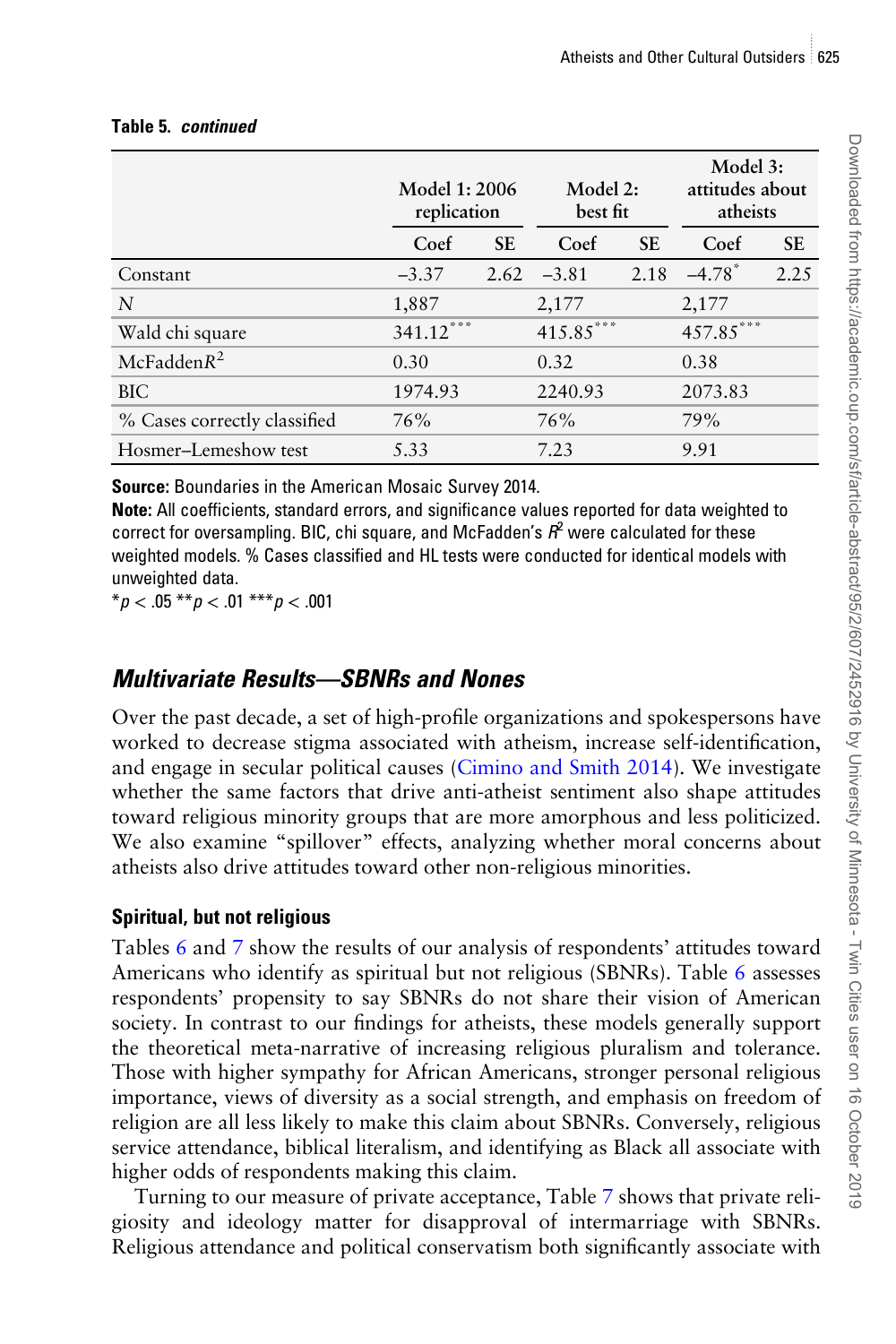|                                | Model 1: 2006<br>replication |      | Model 2:<br>best fit |           | Model 3:<br>attitudes about<br>atheists |          |  |
|--------------------------------|------------------------------|------|----------------------|-----------|-----------------------------------------|----------|--|
|                                | Coef                         | SE   | Coef                 | <b>SE</b> | Coef                                    | SE       |  |
| Age                            | 0.00                         | 0.01 | $-0.01$              | 0.01      | $-0.01$                                 | 0.01     |  |
| Female                         | $-0.23$                      | 0.19 | $-0.18$              | 0.17      | $-0.13$                                 | 0.17     |  |
| Education                      | $-0.16$ *                    | 0.07 | $-0.11$              | 0.06      | $-0.10$                                 | $0.07\,$ |  |
| Income                         | $-0.05$                      | 0.04 | $-0.04$              | 0.04      | $-0.03$                                 | 0.04     |  |
| Age $<$ 35                     |                              |      | $-0.26$              | 0.31      | $-0.22$                                 | 0.31     |  |
| Black                          | $0.70***$                    | 0.27 | $0.78***$            | 0.24      | $0.80***$                               | 0.24     |  |
| Hispanic                       |                              |      | 0.07                 | 0.28      | 0.17                                    | 0.28     |  |
| Other/Mixed race               |                              |      | $-0.64$              | 0.49      | $-0.73$                                 | 0.49     |  |
| Cty. % Voting Democrat 2012    | 0.00                         | 0.01 |                      |           |                                         |          |  |
| Cty. Religious adherence rate  | 0.01                         | 0.02 | 0.01                 | 0.01      | 0.01                                    | 0.01     |  |
| Cty. Religious heterogeneity   | 0.34                         | 2.38 | 1.77                 | 1.84      | 1.72                                    | 1.87     |  |
| Cty. % Below poverty line      | 0.02                         | 0.02 | $0.03*$              | 0.02      | 0.03                                    | 0.02     |  |
| Religious involvement scale    | 0.02                         | 0.04 |                      |           |                                         |          |  |
| Personal religious importance  |                              |      | $-0.33$ **           | 0.13      | $-0.35$ **                              | 0.12     |  |
| Religious service attendance   |                              |      | $0.13*$              | 0.06      | $0.14*$                                 | 0.06     |  |
| Volunteering at religious org. |                              |      | $-0.20$              | 0.26      | $-0.18$                                 | 0.26     |  |
| <b>Conservative Protestant</b> | $-0.28$                      | 0.26 | 0.09                 | 0.24      | 0.06                                    | 0.25     |  |
| Catholic                       | $-0.47$                      | 0.25 |                      |           |                                         |          |  |
| <b>Biblical literalism</b>     | 0.45                         | 0.24 | $0.59*$              | 0.24      | $0.54$ <sup>*</sup>                     | 0.23     |  |
| Non-religious identification   |                              |      | 0.35                 | 0.24      | 0.43                                    | 0.25     |  |
| Political conservatism         | 0.17                         | 0.21 | 0.14                 | 0.19      | 0.11                                    | 0.20     |  |
| Sympathy for African Americans | $-0.15***$                   | 0.04 | $-0.10$ <sup>*</sup> | 0.04      | $-0.12$ <sup>**</sup>                   | 0.04     |  |
| Everyone follows the rules     | $-0.06$                      | 0.21 | 0.02                 | 0.20      | 0.06                                    | 0.20     |  |
| Society based on God's laws    | $-0.15$                      | 0.11 | $-0.03$              | 0.13      | $-0.13$                                 | 0.14     |  |
| Freedom of religion            | $-0.66$ ***                  | 0.13 | $-0.50***$           | 0.14      | $-0.51$ ***                             | 0.14     |  |
| Separation of church and state |                              |      | $-0.19$              | 0.10      | $-0.17$                                 | 0.10     |  |
| Good Americans are religious   |                              |      | 0.00                 | 0.12      | $-0.04$                                 | 0.12     |  |
| Values diversity               | $-0.01$                      | 0.20 | 0.16                 | 0.20      | 0.20                                    | 0.20     |  |
| Reports diversity in town      | 0.17                         | 0.19 | 0.17                 | 0.18      | 0.15                                    | 0.19     |  |
| Considers diversity a strength |                              |      | $-0.23$ <sup>*</sup> | 0.09      | $-0.21$ <sup>*</sup>                    | 0.09     |  |
| Atheists elitist               |                              |      |                      |           | $-0.12$                                 | 0.12     |  |
| Atheists immoral               |                              |      |                      |           | 0.22                                    | 0.15     |  |

<span id="page-19-0"></span>Table 6. Logistic Regression Results for SBNRs, "Do Not Share My Vision of American Society"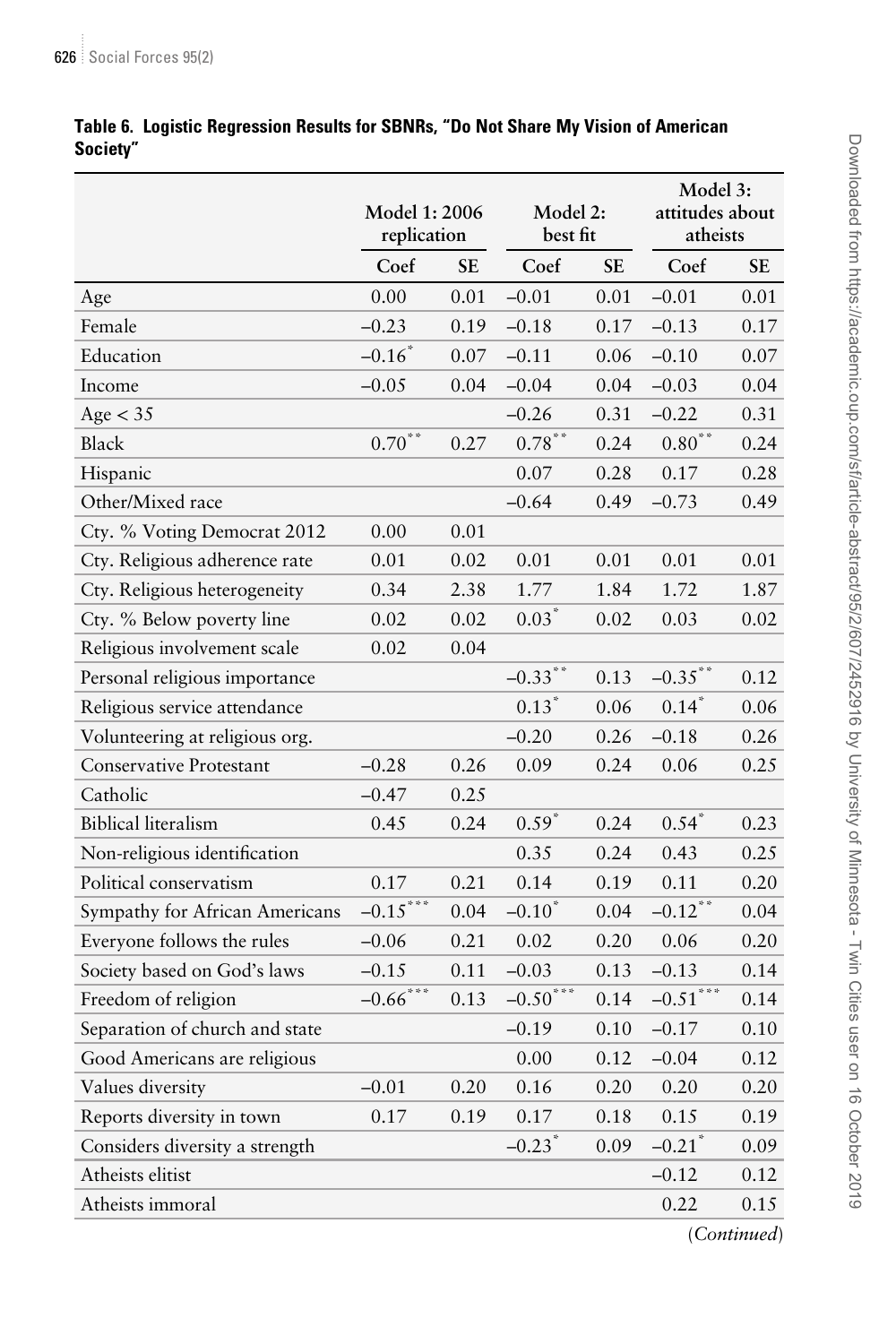|                              | Model 1: 2006<br>replication |           | Model 2:<br>best fit |           | Model 3:<br>attitudes about<br>atheists |           |  |
|------------------------------|------------------------------|-----------|----------------------|-----------|-----------------------------------------|-----------|--|
|                              | Coef                         | <b>SE</b> | Coef                 | <b>SE</b> | Coef                                    | <b>SE</b> |  |
| Atheists criminal            |                              |           |                      |           | 0.22                                    | 0.15      |  |
| Constant                     | 1.13                         | 3.18      | $-0.20$              | 2.60      | $-0.72$                                 | 2.66      |  |
| N                            | 1,884                        |           | 2,172                |           | 2,172                                   |           |  |
| Wald chi square              | $104.26$ ***                 |           | ***<br>128.04        |           | ***<br>144.59                           |           |  |
| McFadden R <sup>2</sup>      | 0.11                         |           | 0.13                 |           | 0.14                                    |           |  |
| <b>BIC</b>                   | 1316.99                      |           | 1517.3               |           | 1525.13                                 |           |  |
| % Cases correctly classified | 89%                          |           | 89%                  |           | 90%                                     |           |  |
| Hosmer-Lemeshow test         | 13.36                        |           | 10.8                 |           | 10.99                                   |           |  |

#### Table 6. continued

Source: Boundaries in the American Mosaic Survey 2014.

Note: All coefficients, standard errors, and significance values reported for data weighted to correct for oversampling. BIC, chi square, and McFadden's  $R^2$  were calculated for these weighted models. % Cases classified and HL tests were conducted for identical models with unweighted data.

 $*_p$  < .05  $*_p$  < .01  $**_p$  < .001.

higher odds that a respondent will disapprove of her or his child marrying an SBNR throughout all three models. Age is significant in all three models, but the effects are not large. We also find spillover effects; respondents who think atheists are immoral are more likely to disapprove of their child marrying an SBNR.

#### The nones

Table [8](#page-23-0) addresses a slightly different question with the same modeling strategy. Our dependent variable is a dichotomous measure for whether respondents claim that the increasing number of Americans with no religious affiliation is a bad thing. Here, the significance of race is reversed from previous models. Black and Hispanic respondents are less likely to make this claim throughout. Income is also a newly significant variable, where respondents with higher income are more likely to claim this cultural shift is a bad thing. Personal religious importance, and believing that society should be based on God's laws and that good Americans are religious, significantly increase the odds of negatively evaluating the increase in the non-religious, as does political conservatism; experiences with diversity make people less likely to make this claim. Once again, assumptions about atheists matter as well. Those who agree that atheists are part of the elite are less likely to claim the growth of non-religious Americans is bad. Those who claim atheists are immoral, on the other hand, are 49 percent more likely to say the growth of the non-religious is a bad thing.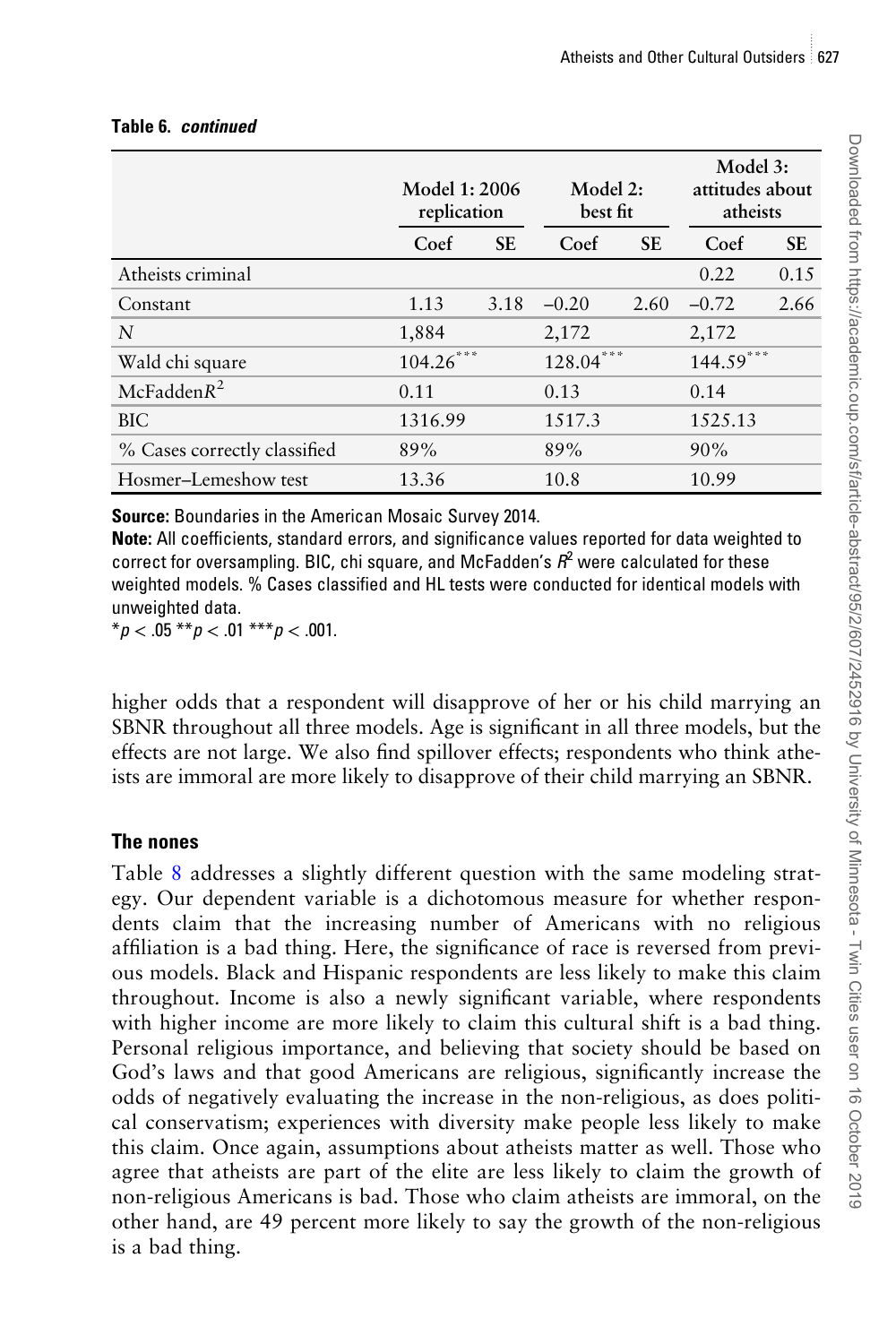|                                | Model 1: 2006<br>replication |           | Model 2:<br>best fit |           | Model 3:<br>attitudes about<br>atheists |           |
|--------------------------------|------------------------------|-----------|----------------------|-----------|-----------------------------------------|-----------|
|                                | Coef                         | <b>SE</b> | Coef                 | <b>SE</b> | Coef                                    | <b>SE</b> |
| Age                            | $-0.03***$                   | 0.01      | $-0.03***$           | 0.01      | $-0.02$ **                              | 0.01      |
| Female                         | $-0.06$                      | 0.19      | 0.05                 | 0.18      | 0.13                                    | 0.19      |
| Education                      | 0.05                         | 0.07      | 0.03                 | 0.06      | 0.05                                    | 0.07      |
| Income                         | $-0.02$                      | 0.06      | $-0.05$              | 0.05      | $-0.03$                                 | 0.05      |
| Age $<$ 35                     |                              |           | 0.14                 | 0.32      | 0.26                                    | 0.32      |
| Black                          | $-0.58$ *                    | 0.28      | $-0.47$              | 0.28      | $-0.48$                                 | 0.28      |
| Hispanic                       |                              |           | $-0.36$              | 0.30      | $-0.25$                                 | 0.30      |
| Other/mixed race               |                              |           | $0.82*$              | 0.41      | 0.71                                    | 0.42      |
| Cty. % voting Democrat 2012    | 0.00                         | 0.01      |                      |           |                                         |           |
| Cty. religious adherence rate  | 0.00                         | 0.02      | 0.01                 | 0.01      | 0.01                                    | 0.01      |
| Cty. religious heterogeneity   | $-0.33$                      | 2.89      | $-0.41$              | 1.58      | $-0.83$                                 | 1.66      |
| Cty. % below poverty line      | 0.00                         | 0.02      | 0.01                 | 0.02      | 0.01                                    | 0.02      |
| Religious involvement scale    | $0.19***$                    | 0.04      |                      |           |                                         |           |
| Personal religious importance  |                              |           | $-0.15$              | 0.16      | $-0.18$                                 | 0.17      |
| Religious service attendance   |                              |           | $0.25***$            | 0.06      | $0.26$ ***                              | 0.06      |
| Volunteering at religious org. |                              |           | 0.14                 | 0.21      | 0.16                                    | 0.22      |
| <b>Conservative Protestant</b> | 0.33                         | 0.23      | $0.56$ **            | 0.21      | $0.59***$                               | 0.22      |
| Catholic                       | $-0.35$                      | 0.25      |                      |           |                                         |           |
| <b>Biblical literalism</b>     | 0.40                         | 0.22      | $0.48*$              | 0.21      | $0.45*$                                 | 0.21      |
| Non-religious identification   |                              |           | $-0.09$              | 0.30      | 0.00                                    | 0.31      |
| Political conservatism         | $0.57***$                    | 0.22      | $0.60***$            | 0.20      | $0.56***$                               | 0.20      |
| Sympathy for African Americans | 0.03                         | 0.05      | 0.04                 | 0.04      | 0.02                                    | 0.04      |
| Everyone follows the rules     | $-0.21$                      | 0.22      | $-0.17$              | 0.20      | $-0.10$                                 | 0.21      |
| Society based on God's laws    | $0.32*$                      | 0.13      | $0.33***$            | 0.12      | 0.20                                    | 0.13      |
| Freedom of religion            | $-0.21$                      | 0.20      | $-0.22$              | 0.20      | $-0.22$                                 | 0.21      |
| Separation of church and state |                              |           | $0.23*$              | 0.11      | $0.22$ <sup>*</sup>                     | 0.11      |
| Good Americans are religious   |                              |           | $0.29*$              | 0.12      | 0.20                                    | 0.12      |
| Values diversity               | $-0.17$                      | 0.21      | $-0.27$              | 0.20      | $-0.20$                                 | 0.20      |
| Reports diversity in town      | $-0.06$                      | 0.21      | $-0.15$              | 0.19      | $-0.19$                                 | 0.19      |
| Considers diversity a strength |                              |           | 0.02                 | 0.09      | 0.06                                    | 0.09      |
| Atheists elitist               |                              |           |                      |           | $-0.02$                                 | 0.11      |
| Atheists immoral               |                              |           |                      |           | $0.33***$                               | 0.12      |
| Atheists criminal              |                              |           |                      |           | 0.23                                    | 0.12      |
|                                |                              |           |                      |           |                                         | المصيبية  |

### <span id="page-21-0"></span>Table 7. Logistic Regression Results for Disapproval of Child Marrying an SBNR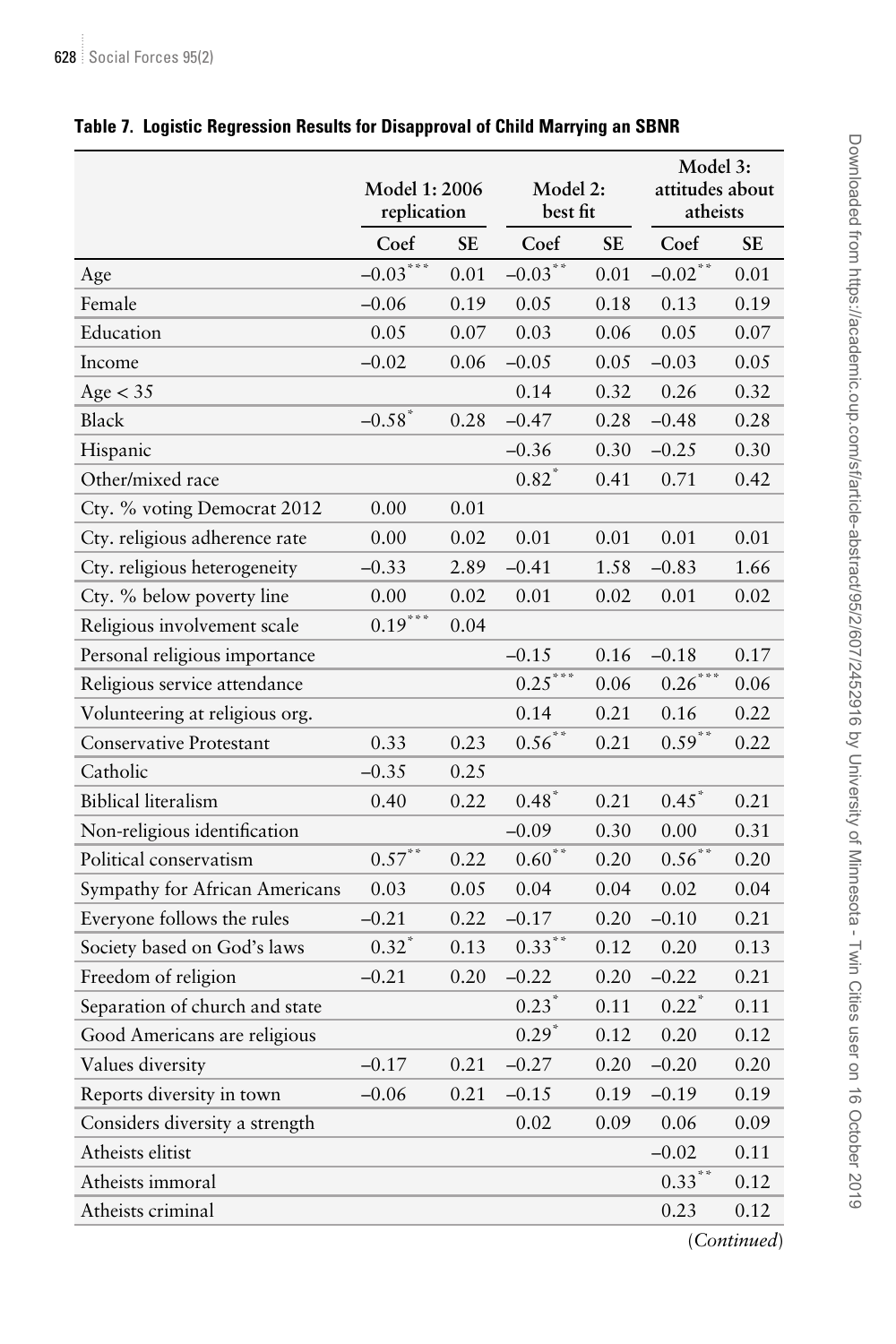|                              | Model 1: 2006<br>replication |           | Model 2:<br>best fit |           | Model 3:<br>attitudes about<br>atheists |           |
|------------------------------|------------------------------|-----------|----------------------|-----------|-----------------------------------------|-----------|
|                              | Coef                         | <b>SE</b> | Coef                 | <b>SE</b> | Coef                                    | <b>SE</b> |
| Constant                     | $-2.37$                      | 3.89      | $-3.44$              | 2.42      | $-3.99$                                 | 2.56      |
| N                            | 1,889                        |           | 2,178                |           | 2,178                                   |           |
| Wald chi square              | $147.16***$                  |           | 215.86***            |           | 219.87***                               |           |
| McFadden $R^2$               | 0.19                         |           | 0.22                 |           | 0.25                                    |           |
| <b>BIC</b>                   | 1382.24                      |           | 1563                 |           | 1550.44                                 |           |
| % Cases correctly classified | 88%                          |           | 88%                  |           | 88%                                     |           |
| Hosmer-Lemeshow test         | 8.63                         |           | 11.13                |           | 6.03                                    |           |

#### Table 7. continued

Source: Boundaries in the American Mosaic Survey 2014.

Note: All coefficients, standard errors, and significance values reported for data weighted to correct for oversampling. BIC, chi square, and McFadden's  $R^2$  were calculated for these weighted models. % Cases classified and HL tests were conducted for identical models with unweighted data.

 $*_p$  < .05  $*_p$  < .01  $**_p$  < .001.

# Discussion and Conclusions

Our analyses show that anti-atheist sentiment in the United States is persistent, durable, and anchored in moral concern. A substantial percentage of Americans see atheists as immoral, and are therefore significantly more likely to say that atheists do not share their vision of America and to disapprove of their son or daughter marrying an atheist. Mediation tests indicate that the effects of other cultural values that link religiosity, morality, and citizenship to anti-atheist sentiment operate through a perception that atheists are morally suspect. These attitudes are strongly driven by a belief that religiosity is central for civic virtue, that societal standards of right and wrong should be rooted in historic religious traditions, and that Christianity underpins American identity.

Moral concerns about atheists have consequences for how Americans perceive the overall decline of religious affiliation. Overall, the spiritual but not religious are more favorably perceived than are atheists; beliefs that atheists are immoral increase negative sentiment toward SBNRs. Experiences with diversity affect anti-atheist sentiment, but not attitudes toward SBNRs. Both findings suggest that the increasing organization, visibility, and political engagement of atheists may make some Americans understand them as relevant players in contemporary American identity politics, while the SBNRs are simply understood as less religious (a private matter). This increasing visibility has not reduced anti-atheist sentiment.

Our findings contribute to research on negative stereotypes and distrust of atheists ([Gervais, Shariff, and Norenzayan 2011](#page-29-0); [Harper 2007](#page-29-0); [Johnson,](#page-30-0) [Rowatt, and LaBouff 2012](#page-30-0)) by providing a nationally representative,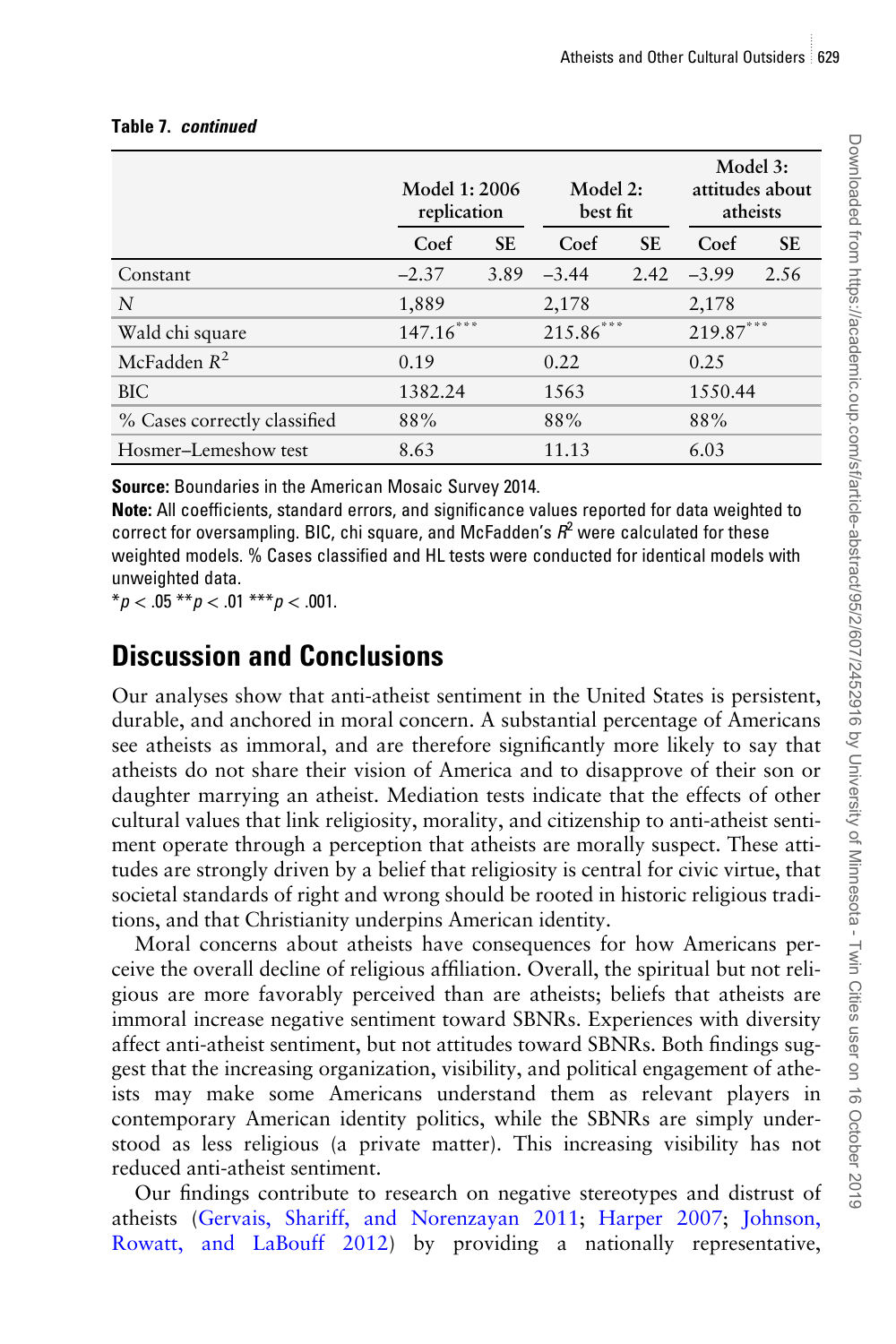<span id="page-23-0"></span>

|                  | Table 8. Logistic Regression Results for Claiming Growth of Non-Religious Americans Is a |
|------------------|------------------------------------------------------------------------------------------|
| <b>Bad Thing</b> |                                                                                          |

|                                | Model 1: 2006<br>replication |           | Model 2:<br>best fit   |           | Model 3:<br>attitudes about<br>atheists |                         |
|--------------------------------|------------------------------|-----------|------------------------|-----------|-----------------------------------------|-------------------------|
|                                | Coef                         | <b>SE</b> | Coef                   | <b>SE</b> | Coef                                    | <b>SE</b>               |
| Age                            | 0.00                         | 0.00      | 0.00                   | 0.01      | 0.00                                    | 0.01                    |
| Female                         | 0.05                         | 0.15      | $-0.14$                | 0.15      | $-0.11$                                 | 0.15                    |
| Education                      | $-0.02$                      | 0.06      | 0.02                   | 0.06      | 0.03                                    | 0.06                    |
| Income                         | $0.15***$                    | 0.05      | $0.14***$              | 0.04      | $0.15***$                               | 0.04                    |
| Age $<$ 35                     |                              |           | 0.14                   | 0.27      | 0.20                                    | 0.27                    |
| Black                          | $-0.49$ <sup>*</sup>         | 0.25      | $-0.89$ <sup>***</sup> | 0.23      | $-0.88$ <sup>***</sup>                  | 0.23                    |
| Hispanic                       |                              |           | $-0.68$ **             | 0.22      | $-0.60$ **                              | 0.22                    |
| Other/mixed race               |                              |           | $-0.28$                | 0.47      | $-0.27$                                 | 0.47                    |
| Cty. % voting Democrat 2012    | 0.00                         | 0.01      |                        |           |                                         |                         |
| Cty. religious adherence rate  | 0.02                         | 0.01      | 0.01                   | 0.01      | 0.01                                    | 0.01                    |
| Cty. religious heterogeneity   | 2.40                         | 2.11      | 1.36                   | 1.64      | 1.13                                    | 1.62                    |
| Cty. % below poverty line      | $-0.01$                      | 0.02      | $-0.01$                | 0.01      | $-0.01$                                 | 0.01                    |
| Religious involvement scale    | $0.23***$                    | 0.03      |                        |           |                                         |                         |
| Personal religious importance  |                              |           | $0.56***$              | 0.12      | $0.56***$                               | 0.12                    |
| Religious service attendance   |                              |           | $0.10^*$               | 0.05      | $0.09*$                                 | 0.05                    |
| Volunteering at religious org. |                              |           | 0.29                   | 0.20      | 0.32                                    | 0.20                    |
| <b>Conservative Protestant</b> | $0.75***$                    | 0.21      | $0.36*$                | 0.18      | 0.31                                    | 0.18                    |
| Catholic                       | 0.23                         | 0.18      |                        |           |                                         |                         |
| <b>Biblical literalism</b>     | 0.22                         | 0.18      | 0.09                   | 0.18      | 0.07                                    | 0.18                    |
| Non-religious identification   |                              |           | $-0.45$ <sup>*</sup>   | 0.22      | $-0.39$                                 | 0.22                    |
| Political conservatism         | $0.50^{**}$                  | 0.16      | $0.50$ **              | 0.16      | $0.45$ **                               | 0.16                    |
| Sympathy for African Americans | $-0.06$                      | 0.04      | $-0.06$                | 0.04      | $-0.07$                                 | 0.04                    |
| Everyone follows the rules     | $-0.02$                      | 0.18      | 0.00                   | 0.18      | 0.02                                    | 0.18                    |
| Society based on God's laws    | $0.86***$                    | 0.10      | $0.70***$              | 0.11      | $0.63***$                               | 0.11                    |
| Freedom of religion            | 0.16                         | 0.14      | $-0.07$                | 0.14      | $-0.08$                                 | 0.14                    |
| Separation of church and state |                              |           | $-0.13$                | 0.09      | $-0.11$                                 | 0.09                    |
| Good Americans are religious   |                              |           | $0.53$ ***             | 0.09      | $0.48***$                               | 0.10                    |
| Values diversity               | $-0.13$                      | 0.18      | $-0.07$                | 0.17      | $-0.04$                                 | 0.17                    |
| Reports diversity in town      | $-0.36$ <sup>*</sup>         | 0.16      | $-0.37$ <sup>*</sup>   | 0.16      | $-0.39$ <sup>*</sup>                    | 0.16                    |
| Considers diversity a strength |                              |           | $-0.08$                | 0.07      | $-0.05$                                 | $0.07\,$                |
| Atheists elitist               |                              |           |                        |           | $-0.23$ <sup>*</sup>                    | 0.10                    |
| Atheists immoral               |                              |           |                        |           | $0.39***$                               | 0.11                    |
|                                |                              |           |                        |           |                                         | $(C_{\text{outimued}})$ |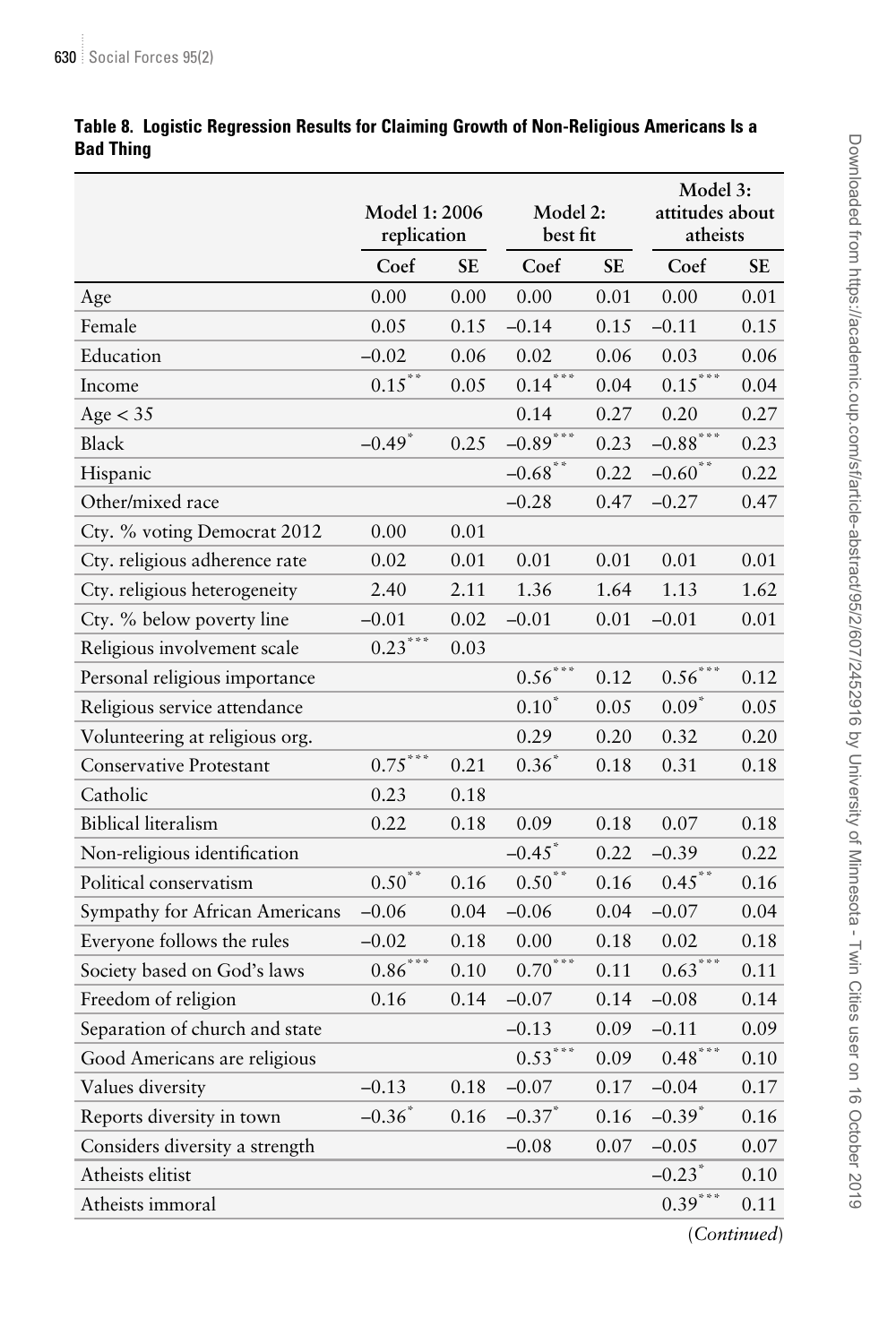|                              | Model 1: 2006<br>replication |           | Model 2:<br>best fit |           | Model 3:<br>attitudes about<br>atheists |           |
|------------------------------|------------------------------|-----------|----------------------|-----------|-----------------------------------------|-----------|
|                              | Coef                         | <b>SE</b> | Coef                 | <b>SE</b> | Coef                                    | <b>SE</b> |
| Atheists criminal            |                              |           |                      |           | 0.09                                    | 0.12      |
| Constant                     | $-8.63$ **                   | 2.81      | $-6.96$ **           | 2.29      | $-7.30$ **                              | 2.30      |
| N                            | 1,895                        |           | 2,183                |           | 2,183                                   |           |
| Wald chi square              | 378.9***                     |           | $* * *$<br>435.12    |           | 茶茶茶<br>453.06                           |           |
| McFadden $R^2$               | 0.34                         |           | 0.39                 |           | 0.40                                    |           |
| <b>BIC</b>                   | 1839.96                      |           | 1989.70              |           | 1979                                    |           |
| % Cases correctly classified | 78%                          |           | 80%                  |           | 80%                                     |           |
| Hosmer-Lemeshow test         | 4.39                         |           | 2.84                 |           | 7.85                                    |           |

#### Table 8. continued

Source: Boundaries in the American Mosaic Survey 2014.

Note: All coefficients, standard errors, and significance values reported for data weighted to correct for oversampling. BIC, chi square, and McFadden's  $R^2$  were calculated for these weighted models. % Cases classified and HL tests were conducted for identical models with unweighted data.

 $*_p$  < .05  $**_p$  < .01  $***_p$  < .001.

quantitative analysis that includes measures of the specific moral concerns Americans have regarding atheists. While our study cannot speak to whether and how atheists experience discrimination in various arenas, we encourage the development of this important area of research that shows that moral boundaries can have material consequences [\(Cragun et al. 2012;](#page-28-0) [Wallace, Wright, and](#page-31-0) [Hyde 2014;](#page-31-0) [Wright et al. 2013\)](#page-31-0).

It is because religion has historically been the locus for social identity and civic association, and a pathway to assimilation, that the nonreligious are perceived as moral threats and remain persistent cultural outsiders. Symbolic boundaries define inherently relational categories of cultural membership ([Lamont and](#page-30-0) [Molnár 2002](#page-30-0); [Taylor 2001](#page-31-0)). Because religious identities are pluralistic, voluntary, and moral, the refusal to embrace a religious identity is a choice that others may understand in moral terms [\(Kalkan, Layman, and Uslaner 2009\)](#page-30-0). In such an environment, whether the non-religious reap the benefits of the more general embrace of multiculturalism [\(Kivisto 2012](#page-30-0); [Hartmann and Gerteis 2005\)](#page-29-0) may depend on the identity labels they adopt.

The label "atheist" evokes a cultural category discursively counter-posed as negative in relation to other positively coded cultural categories (e.g., "citizen" and "neighbor") that are constructed as constitutively moral—and historically, in the United States, as religious. A plurality of Americans may understand "nones" as cultural outsiders as well, complicating our understanding of the private acceptance of the non-religious that [Putnam and Campbell \(2010\)](#page-30-0) find. In contrast, embracing a "spiritual" identity or practice may be today's pathway to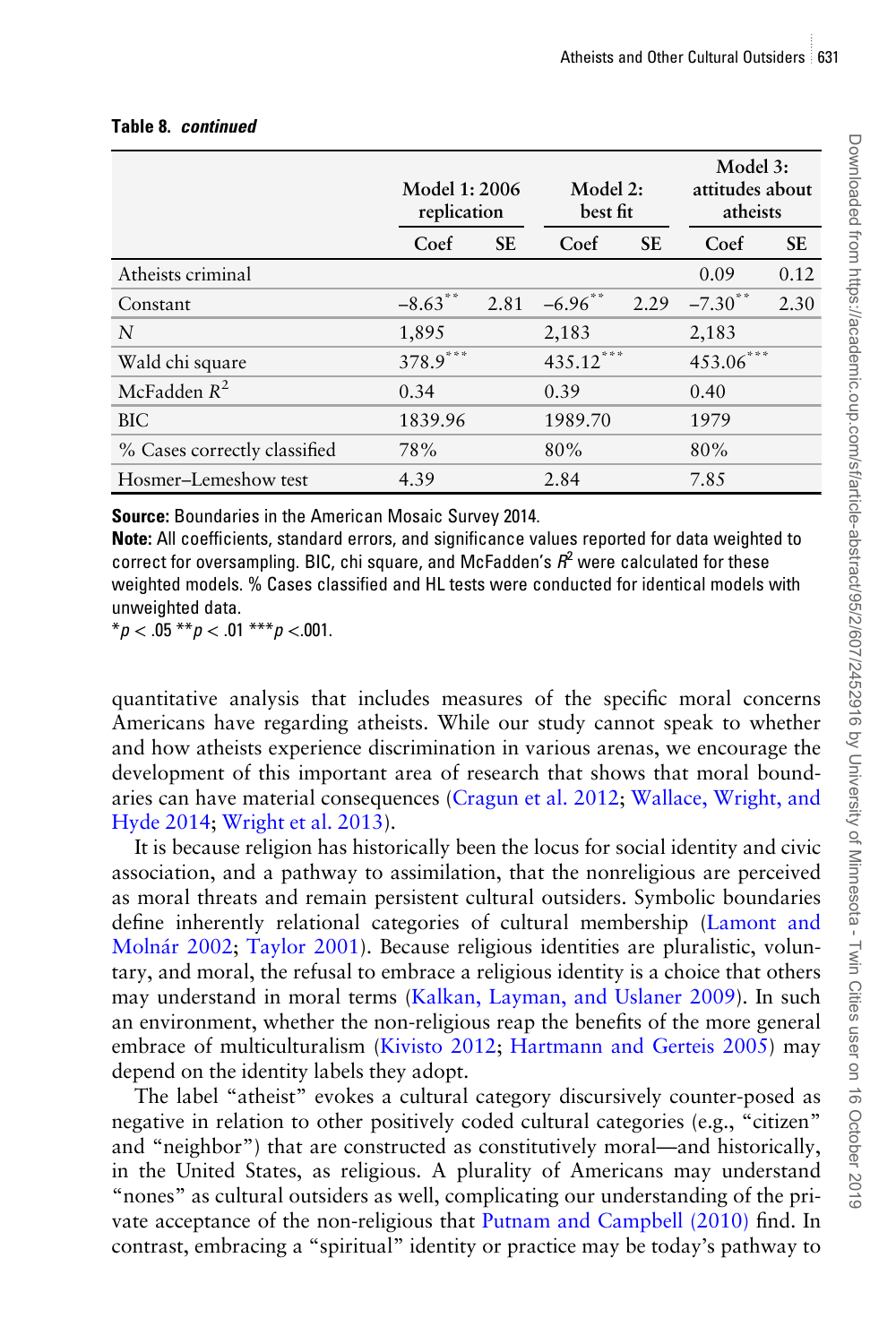acceptance, like adopting Protestant cultural forms was for Jews and Catholics in earlier generations; the SBNRs cause far less moral concern than atheists and the nones.

Future research should expand to examine how outgroups defined by racial, sexual, or social class distinctions may be excluded by the drawing of symbolic moral boundaries, whether subgroups of Americans differ in the way they draw symbolic boundaries, and how religion interacts with social location to shape boundary-drawing. [Edgell and Tranby \(2010\)](#page-29-0) found that a preference for distance from homosexuals was driven by a desire to preserve the centrality of a Christian cultural heritage in American life. Likewise, religious and racial identities are intertwined and have implications for civic participation [\(Krysan 2000](#page-30-0); cf. [Bail 2008](#page-27-0); [Hartmann et al. 2011](#page-29-0)). Religious discourses that appear to be racially neutral [\(Emerson and Smith 2000\)](#page-29-0) can in fact encode an underlying cultural preference for whiteness, obscuring the structural roots of inequality and leading to symbolic exclusion of African Americans ([Becker 1998;](#page-28-0) [Tranby and](#page-31-0) [Hartmann 2008](#page-31-0); [Williams 2013;](#page-31-0) see also [Bonilla-Silva 2013;](#page-28-0) [Hartmann,](#page-29-0) [Gerteis, and Croll 2009](#page-29-0); [Manning, Hartmann, and Gerteis 2015\)](#page-30-0). Americans grant legitimacy to religious discourse because they generally believe that religious spokespersons are motivated by disinterested moral standards rather than political or economic interests [\(Williams and Demerath 1991](#page-31-0)). This suggests that religious discourse may be an ideal resource for the construction of moral boundaries in ways that systematically direct attention away from power and interests.

Our purpose in this analysis is neither to celebrate religion's role in American life nor to decry it. We understand why some argue that "America's grace" has been the combination of high rates of religiosity and high tolerance of religious pluralism, resulting in a vital civic sphere ([Putnam and Campbell 2010\)](#page-30-0). This is true. It is also true that religion has limits as a basis for symbolic inclusion in American society, and that these limits stem from the same factors that make religion a point of entry into civic life for so many. As with all symbolic boundary-markers, religion is simultaneously a basis for inclusion and exclusion. We believe it is important to continue our investigation into whether atheists and other non-religious groups, persons, and identities come to achieve increased acceptance over time in the United States, where religiosity has become central to the mutually constitutive relationship between cultural insiders and outsiders that is at the heart of American identity.

# Notes

- 1. Several high-profile instances of Sikh-oriented hate crimes have been documented, leading the FBI to announce in March 2015 that they have updated their hate crimes database and will now track hate crimes against Sikh, Hindu, and Arab Americans ([http://www.nbcnews.com/news/asian-america/hate-crimes-against-arabs-sikhs-hindus](http://www.nbcnews.com/news/asian-america/hate-crimes-against-arabs-sikhs-hindus-will-now-be-tracked-n331306)[will-now-be-tracked-n331306\)](http://www.nbcnews.com/news/asian-america/hate-crimes-against-arabs-sikhs-hindus-will-now-be-tracked-n331306).
- 2. Data in the BAM Survey are weighted using base and stratification weights from the KnowledgePanel sample combined with survey specific weights for the BAM sample.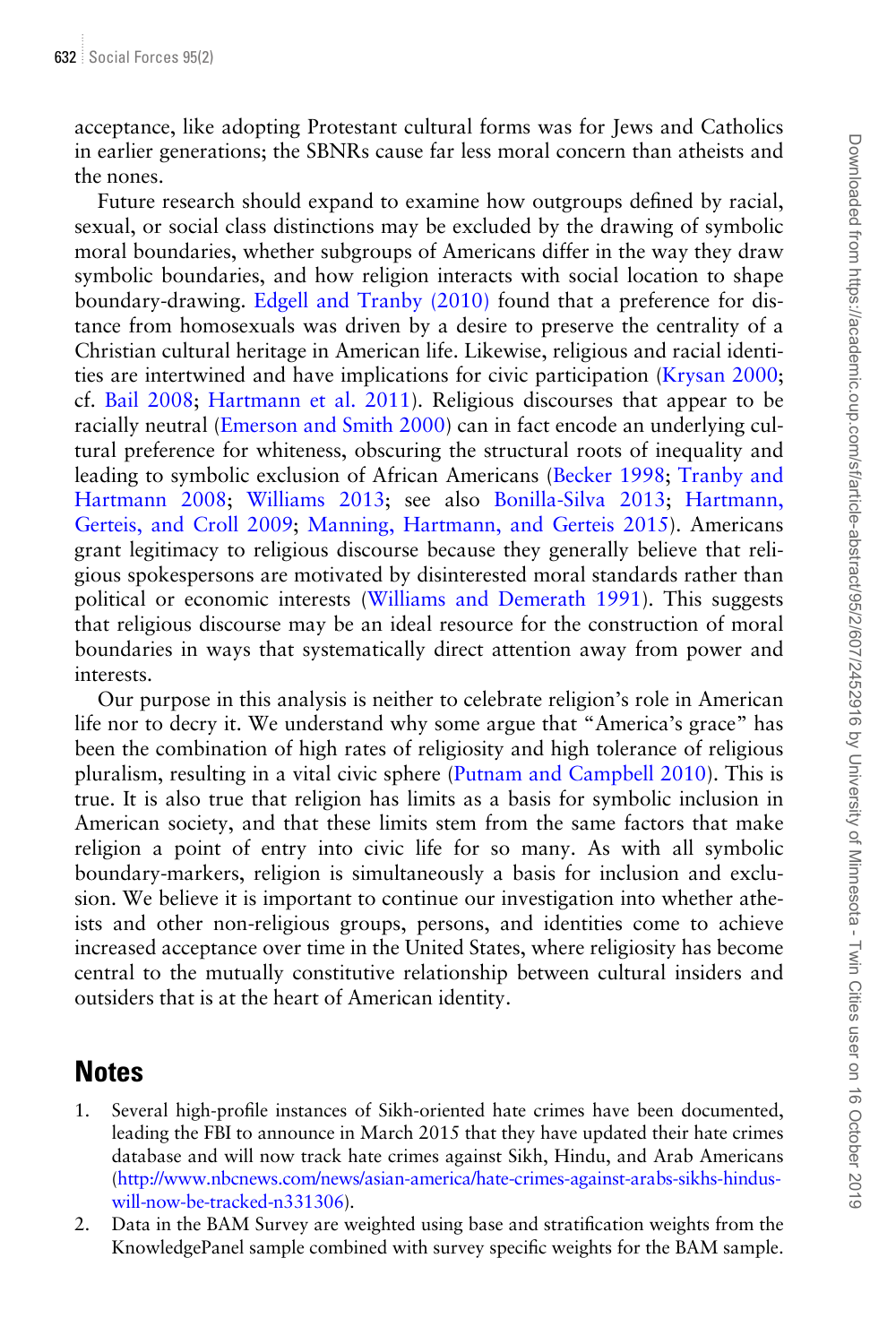The base weight corrects for undersampling of telephone numbers unmatched to mailing addresses, oversampling of certain geographic areas, oversampling of African American and Hispanic households, and ABS. Panel demographic poststratification weights adjust for sample design, survey non-response, and Spanishspeaking populations in the United States. Post-stratification adjustments are based on March 2013 data from the Current Population Survey.

- 3. Our measures of religious adherence and heterogeneity are based on county-level percentages of eight major religious denominations: Baptist, Catholic, Episcopal, Jewish, Lutheran, Methodist, Mormon, and Presbyterian. We added these measures for the total rate of religious adherence, and we calculated the index of qualitative variation (IQV) across these measures to obtain a measure of religious heterogeneity. Data for these adherence rates come from the US Religion Census ([http://www.](http://www.rcms2010.org/) [rcms2010.org/\)](http://www.rcms2010.org/), matched to the FIPS codes of BAM respondents.
- 4. We also included a measure of how important being Christian is for being a good American. However, these two variables were highly collinear and had similar direction and magnitudes when included in the analysis. We chose the question about religion in general because it captures a more expansive notion of the relationship between being a good American and being religious.
- 5. We use logistic regression in order to replicate the analyses from Edgell, Hartmann, and Gerteis (2006). Identically specified ordered logistic regression equations reveal no substantive differences using those models, and likelihood ratio tests demonstrate no loss of explanatory power by using these methods.
- 6. We also ran our models on data using multiple imputation with chained equations. We estimated variables with 100 or more missing cases that were of theoretical interest using ten imputations and ensured that Monte Carlo errors fell within acceptable levels (see White, Ian R., Patrick Royston, and Angela M. Wood. 2011. "Multiple Imputation Using Chained Equations: Issues and Guidance for Practice." Statistics in *Medicine* 30(4):377–99). The imputed data produced models with an N of 2,345 respondents, reducing missing data to only 7 percent of cases. The results of these models did not differ substantively from our list-wise deletion models, and are available from the authors upon request.
- 7. Since our data are ordinal, we used three KHB tests for mediation, following [Breen,](#page-28-0) [Karlson, and Holm \(2013\),](#page-28-0) to see whether the assumption that atheists are immoral mediated the individual relationship between the dependent variable, agreement that society's standards of right and wrong should be based on God's laws and that good Americans are religious, while holding all other variables in the model consistent. The KHB mediation package in STATA found significant differences between reduced and full models in each of these tests ( $p < .001$ ). About 53 percent of the relationship between God's laws and the dependent variable was mediated, as was 36 percent of the relationship for the belief that good Americans are religious. Full results are available from the authors upon request.
- 8. Our analyses here focus on conservative Protestants, but we also ran supplemental analyses including a dummy variable for "Catholic" instead of "conservative Protestant," and found that Catholics are also less likely to approve of their children marrying both atheists (Coef = -.41,  $p < .05$ ) and spiritual but not religious individuals (Coef =  $-.64, p < .01$ ). Results are available upon request.
- 9. Again using KHB mediation tests in STATA, the belief that atheists are immoral mediates 47 percent of the effect of the belief that good Americans are religious on the odds of disapproving of one's child marrying an atheist ( $p < .001$ ), 65 percent of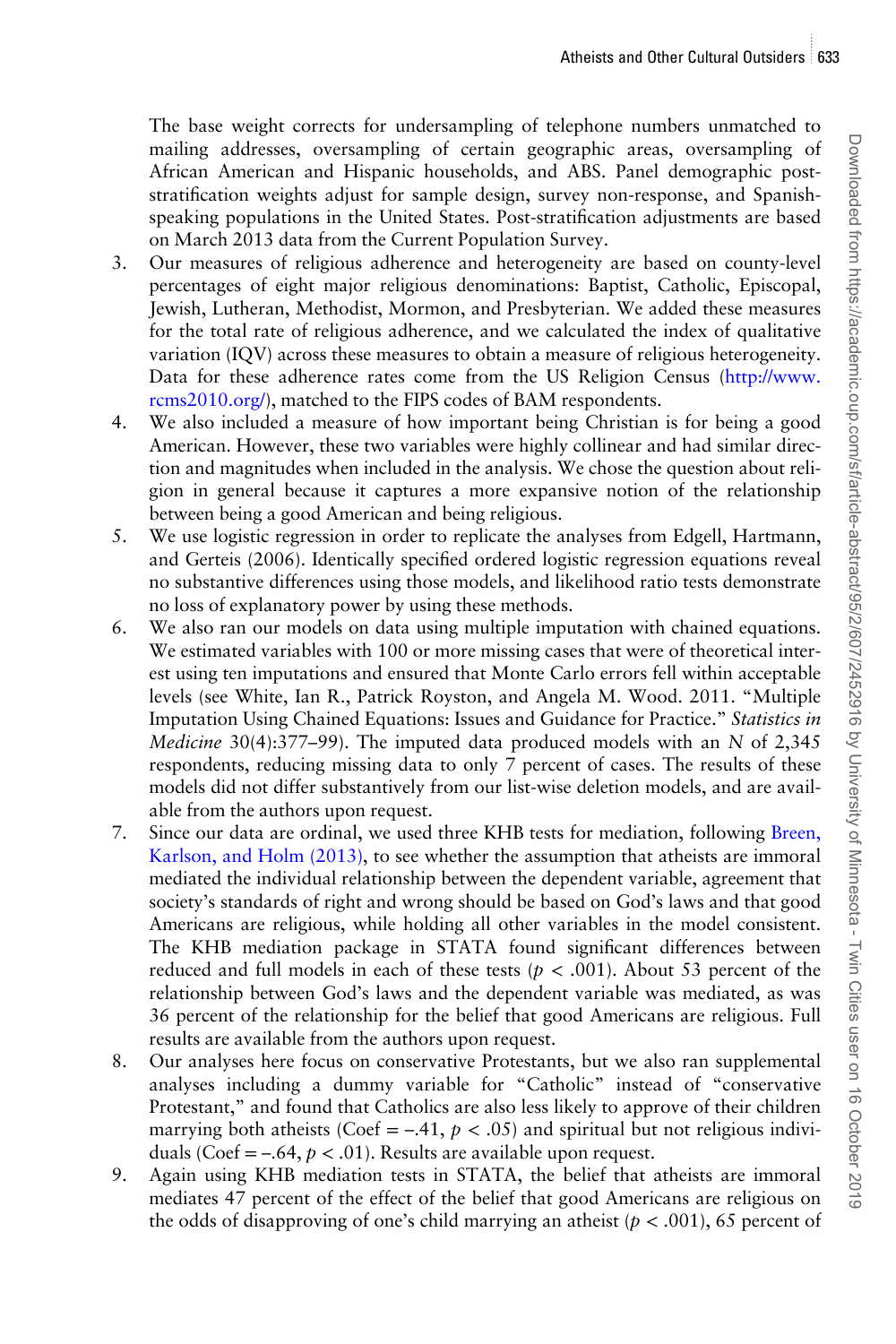<span id="page-27-0"></span>the effect of biblical literalism ( $p < .001$ ), and 53 percent of the effect of being nonreligious ( $p < .001$ ).

# About the Authors

Penny Edgell is Professor of Sociology and Associate Dean for the Social Sciences in the College of Liberal Arts at the University of Minnesota. Author of Religion and Family in a Changing Society (Princeton University Press, 2005) and Congregations in Conflict: Cultural Models of Local Religious Life (Cambridge University Press, 1999), her work has appeared in journals including the American Sociological Review, Annual Review of Sociology, Social Problems, Journal of Marriage and Family, and Journal for the Scientific Study of Religion.

Douglas Hartmann is Professor of Sociology at the University of Minnesota. He is the author of Midnight Basketball: Sports, Migration, Incorporation, and Change in an Interconnected World (Routledge, 2015; with Syed Ali) and Midnight Basketball: Sports, Race, and Neoliberal Social Policy (University of Chicago Press, forthcoming). His research has appeared in the American Sociological Review, Ethnic and Racial Studies, Journal of Sport and Social Issues, and Social Problems, and he is a regular media commentator.

Evan Stewart is a PhD candidate in sociology at the University of Minnesota studying political culture and public opinion on contentious issues. His dissertation work on the political impact of growing non-religious populations in the United States has been supported by an Edelstein Fellowship with the American Mosaic Project, an Interdisciplinary Doctoral Fellowship with the UMN Center for the Study of Political Psychology, and a UMN Doctoral Dissertation Fellowship.

Joseph Gerteis is Associate Professor of Sociology at the University of Minnesota. He is author of Class and the Color Line (Duke University Press) and co-editor of Classical Sociological Theory and Contemporary Sociological Theory (Blackwell Publishing). His work on race and ethnicity, politics, and social boundaries and identities has appeared in the Sociological Quarterly, Sociological Forum, American Sociological Review, Social Problems, and other journals.

# References

Ammerman, Nancy Tatom. 2013. Sacred Stories, Spiritual Tribes: Finding Religion in Everyday Life. New York: Oxford University Press.

- Bail, Christopher A. 2008. "The Configuration of Symbolic Boundaries against Immigrants in Europe." American Sociological Review 73(1):37–59.
- Baker, Joseph O'Brian, and Buster Smith. 2009. "None Too Simple: Examining Issues of Religious Nonbelief and Nonbelonging in the United States." Journal for the Scientific Study of Religion 48 (4):719–33.

———. 2015. American Secularism: Cultural Contours of Nonreligious Belief Systems. New York: NYU Press.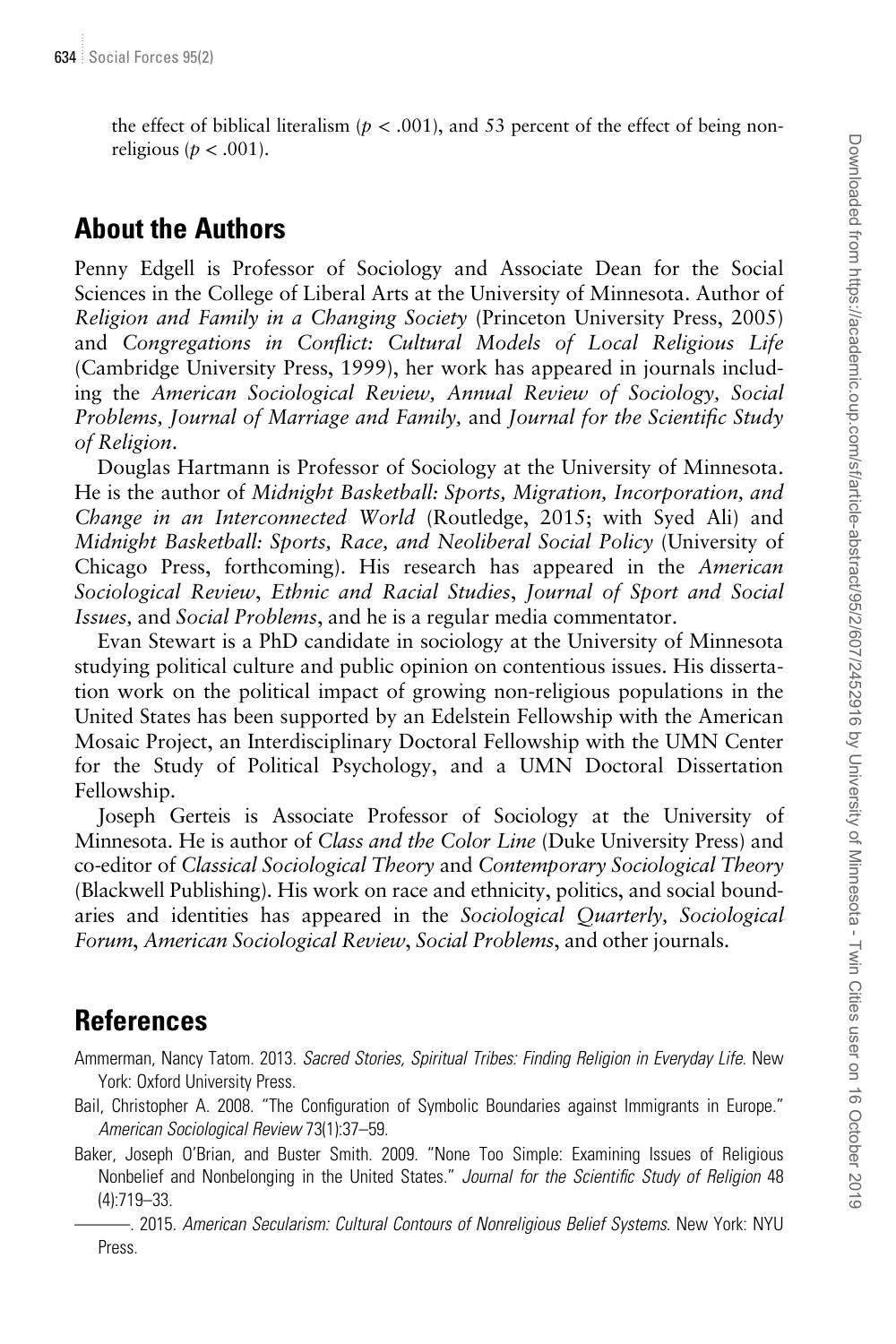- <span id="page-28-0"></span>Becker, Penny Edgell. 1998. "Making Inclusive Communities: Congregations and the 'Problem' of Race." Social Problems 45(4):451–72.
- Bell, Joyce, and Douglas Hartmann. 2007. "Diversity in Everyday Discourse: The Cultural Ambiguities and Consequences of 'Happy Talk.'" American Sociological Review 72:895–914.
- Besecke, Kelly. 2013. You Can't Put God in a Box: Thoughtful Spirituality in a Rational Age. New York: Oxford University Press.
- Blankholm, Joseph. 2014. "The Political Advantages of a Polysemous Secular." Journal for the Scientific Study of Religion 53(4):775–90.
- Blumberg, Stephen J., and Julian V. Luke. 2011. Wireless Substitution: Early Release of Estimates from the National Health Interview Survey, July–December 2010 [online]. National Center for Health Statistics, June. <http://www.cdc.gov/nchs/nhis.htm>.
- Bonilla-Silva, Eduardo. 2013. Racism without Racists: Color-Blind Racism and the Persistence of Racial Inequality in America. New York: Rowman and Littlefield.
- Breen, Richard, Kristian Bernt Karlson, and Anders Holm. 2013. "Total, Direct, and Indirect Effects in Logit and Probit Models." Sociological Methods & Research 42(2):164–91.
- Cadge, Wendy, and Elaine Howard Ecklund. 2007. "Immigration and Religion." Annual Review of Sociology 33:359–79.
- Camerona, Trudy A., and J. R. DeShazob. 2013. "Demand for Health Risk Reductions." Journal of Environmental Economics and Management 65(1):87–109.
- Caplow, Theodore, Howard M. Bahr, Bruce A. Chadwick, and Dwight W. Hoover. 1983. All Faithful People: Change and Continuity in Middletown's Religion. Minneapolis: University of Minnesota Press.
- Chang, LinChiat, and Jon A. Krosnick. 2009. "National Surveys via RDD Telephone Interviewing versus the Internet: Comparing Sample Representativeness and Response Quality." Public Opinion Quarterly 73(4):641–78.
- Cimino, Richard, and Christopher Smith. 2014. Atheist Awakening: Secular Activism and Community in America. New York: Oxford University Press.
- Cox, Daniel, E. J. Dionne Jr., William A. Galston, and Robert P. Jones. 2011. "What It Means to Be an American: Attitudes in an Increasingly Diverse America Ten Years after 9/11." Brookings Institution. [http://www.brookings.edu/research/reports/2011/09/06-american-attitudes.](http://www.brookings.edu/research/reports/2011/09/06-american-attitudes)
- Cragun, Ryan T., Barry Kosmin, Ariela Keysar, Joseph H. Hammer, and Michael Nielsen. 2012. "On the Receiving End: Discrimination toward the Non-Religious in the United States." Journal of Contemporary Religion 27(1):105–27.
- Curtin, Richard, Stanley Presser, and Eleanor Singer. 2005. "Changes in Telephone Survey Nonresponse over the Past Quarter Century." Public Opinion Quarterly 69:87-98.
- de Tocqueville, Alexis. [1835] 2003. Democracy in America. London: Penguin Classics.
- Dillman, Don A. 2009. "Some Consequences of Survey Mode Changes in Longitudinal Surveys." In Methodology of Longitudinal Surveys, edited by Peter Lynn, 127–40. New York: Wiley.
- Djupe, Paul A., and Brian R. Calfano. 2013. God Talk: Experimenting with the Religious Causes of Public Opinion. Philadelphia: Temple University Press.
- Dolan, Jay. 1992. The American Catholic Experience: A History from Colonial Times to the Present. South Bend, IN: Notre Dame University Press.
- Eck, Diana. 2007. "American Religious Pluralism: Civic and Theological Discourse." In Democracy and the New Religious Pluralism, edited by Thomas Banchoff, 243–70. New York: Oxford University Press.
- Edgell, Penny. 2012. "A Cultural Sociology of Religion: New Directions." Annual Review of Sociology 38:247–65.
- Edgell, Penny, Joseph Gerteis, and Douglas Hartmann. 2006. "Atheists as 'Other': Moral Boundaries and Cultural Membership in American Society." American Sociological Review 71(2):211–34.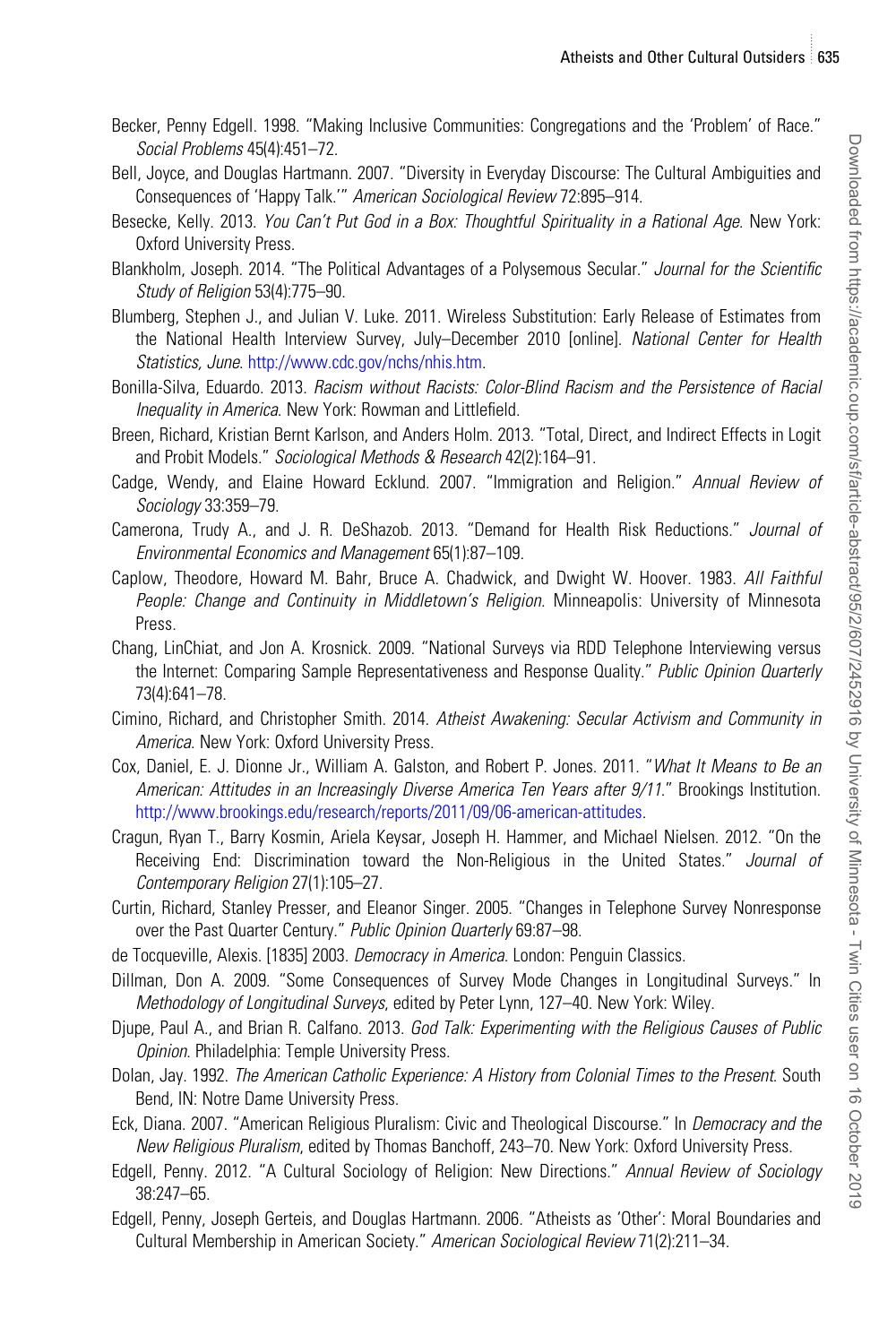<span id="page-29-0"></span>Edgell, Penny, and Eric Tranby. 2007. "Religious Influences on Understandings of Racial Inequality in the United States." Social Problems 54(2):263–88.

–. 2010. "Shared Visions? Diversity and Cultural Membership in American Life." Social Problems 57(2):175–204.

- Eliasoph, Nina. 1998. Avoiding Politics: How Americans Produce Apathy in Everyday Life. New York: Cambridge University Press.
- Emerson, Michael O., and Christian Smith. 2000. Divided by Faith: Evangelical Religion and the Problem of Race in America. New York: Oxford University Press.
- Evans, John H., and Michael S. Evans. 2008. "Religion and Science: Beyond the Epistemological Conflict Narrative." Annual Review of Sociology 34(1):87–105.
- Franks, Andrew S., and Kyle C. Scherr. 2014. "A Sociofunctional Approach to Prejudice at the Polls: Are Atheists More Politically Disadvantaged Than Gays and Blacks?" Journal of Applied Social Psychology 44(10):681–91.
- General Social Survey. 2012. Tom W. Smith, Michael Hout, and Peter V. Marsden. General Social Survey, 1972–2012 [Cumulative File]. ICPSR34802-v1. Storrs, CT: Roper Center for Public Opinion Research, University of Connecticut/Ann Arbor, MI: Inter-University Consortium for Political and Social Research [distributors], 2013-09-11. <http://doi.org/10.3886/ICPSR34802.v1>
- Gervais, Will M., Azim F. Shariff, and Ara Norenzayan. 2011. "Do You Believe in Atheists? Distrust is Central to Anti-Atheist Prejudice." Journal of Personality and Social Psychology 101(6):1189–206.
- Hall, Peter Dobkin. 2005. "The Rise of the Civic Engagement Tradition." In Taking Faith Seriously, edited by Mary Jo Bane, Brent Coffin, and Richard Higgins, 21–60. Cambridge, MA: Harvard University Press.
- Hammer, Joseph H., Ryan T. Cragun, Karen Hwang, and Jesse M. Smith. 2012. "Forms, Frequency, and Correlates of Perceived Anti-Atheist Discrimination." Secularism and Nonreligion 1:43–67.
- Harper, Marcel. 2007. "The Stereotyping of Nonreligious People by Religious Students: Contents and Subtypes." Journal for the Scientific Study of Religion 46(4):539–52.
- Hartmann, Douglas. 2015. "Reflections on Race, Diversity, and the Crossroads of Multiculturalism." Sociological Quarterly 56(4):623–39.
- Hartmann, Douglas, and Joseph Gerteis. 2005. "Dealing with Diversity: Mapping Multiculturalism in Sociological Terms." Sociological Theory 23:218–40.
- Hartmann, Douglas, Joseph Gerteis, and Paul Croll. 2009. "An Empirical Assessment of Whiteness Theory: Hidden from How Many?" Social Problems 56(3):403–24.
- Hartmann, Douglas, Daniel Winchester, Penny Edgell, and Joseph Gerteis. 2011. "How Americans Understand Racial and Religious Difference: A Test of Parallel Items from a National Survey." Sociological Quarterly 52(3):323–45.
- Heclo, Hugh. 2007. Christianity and American Democracy. Cambridge, MA: Harvard University Press.
- Heeren, Timothy, Erika M. Edwards, J. Michael Dennis, Sergei Rodkin, Ralph W. Hingson, and David L. Rosenbloom. 2008. "A Comparison of Results from an Alcohol Survey of a Prerecruited Internet Panel and the National Epidemiologic Survey on Alcohol and Related Conditions." Alcoholism: Clinical and Experimental Research 32(2):222–29.
- Herberg, Will. 1983. Protestant-Catholic-Jew: An Essay in American Religious Sociology. Chicago: University of Chicago Press.
- Hopkins, D. J. 2009. "No More Wilder Effect, Never a Whitman Effect: When and Why Polls Mislead about Black and Female Candidates." Journal of Politics 71:769–81.
- Hout, Michael, and Claude S. Fischer. 2002. "Why More Americans Have No Religious Preference: Politics and Generations." American Sociological Review 67:165–90.
	- ———. 2014. "Explaining Why More Americans Have No Religious Preference: Political Backlash and Generational Succession, 1987–2012." Sociological Science 1:423–47.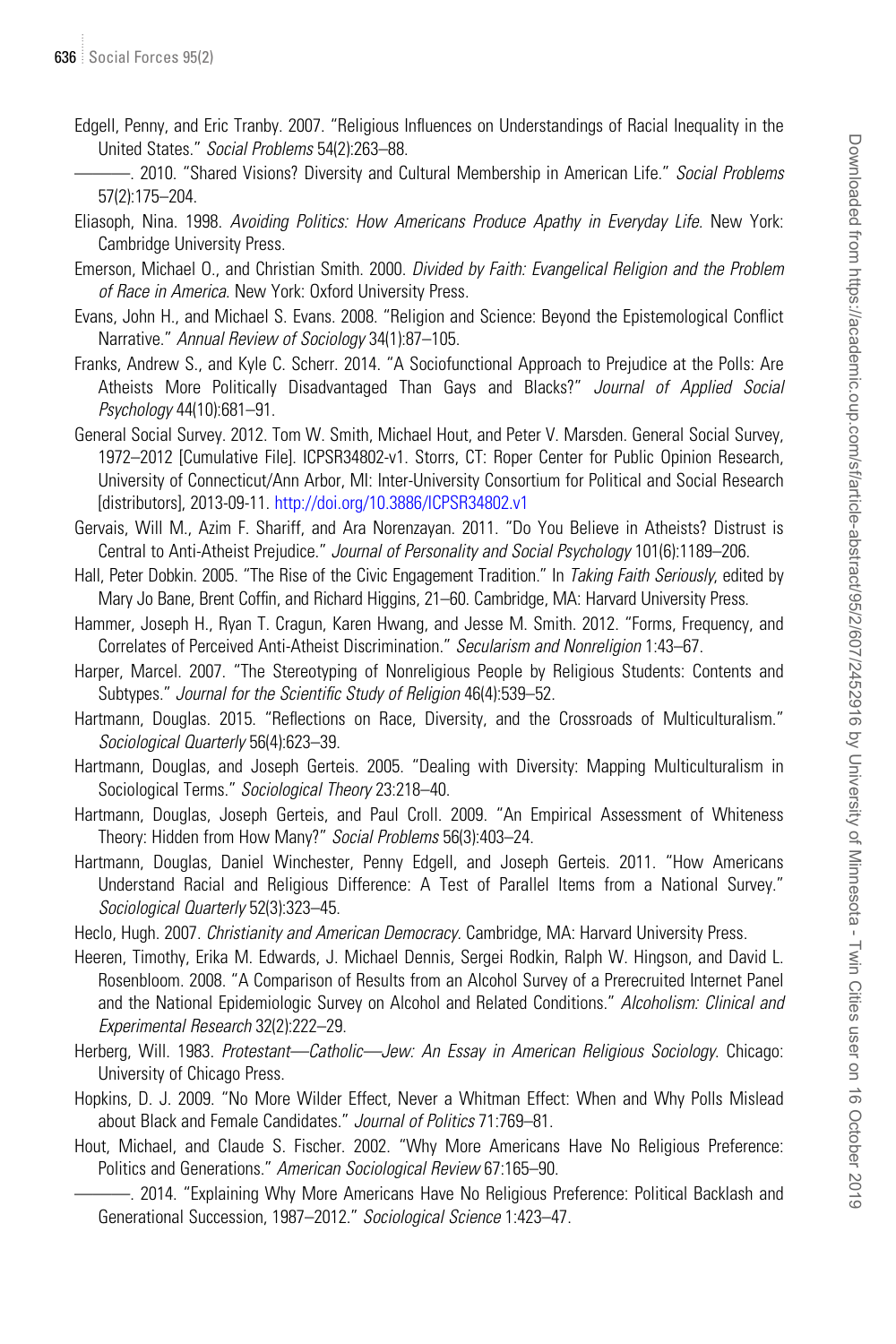- <span id="page-30-0"></span>Jacobs, Carly M., and Elizabeth Theiss-Morse. 2013. "Belonging in a 'Christian Nation': The Explicit and Implicit Associations between Religion and National Group Membership." Politics and Religion 6 (2):373–401.
- Johnson, Megan K., Wade C. Rowatt, and Jordan P. LaBouff. 2012. "Religiosity and Prejudice Revisited: In Group Favoritism, Out-Group Derogation, or Both?" Psychology of Religion and Spirituality 4 (2):154–68.
- Kalkan, Kerem Ozan, Geoffrey C. Layman, and Eric M. Uslaner. 2009. "'Bands of Others'? Attitudes toward Muslims in Contemporary American Society." Journal of Politics 71(3):847–62.
- Kivisto, Peter. 2012. "We Really Are All Multiculturalists Now." Sociological Quarterly 53:1-24.
- Krumpal, Ivar. 2013. "Determinants of Social Desirability Bias in Sensitive Surveys: A Literature Review." Quality & Quantity 47(4):2025–47.
- Krysan, Maria. 2000. "Prejudice, Politics, and Public Opinion: Understanding the Sources of Racial Policy Attitudes." Annual Review of Sociology 26:135–68.
- Lamont, Michèle. 1992. Money, Morals, and Manners: The Culture of the French and the American Upper-Middle Class. Chicago: University of Chicago Press.
- Lamont, Michèle, and Virág Molnár. 2002. "The Study of Boundaries in the Social Sciences." Annual Review of Sociology 28:167–95.
- Lim, Chaeyoon, Carol Ann MacGregor, and Robert Putnam. 2010. "Secular and Liminal: Discovering Heterogeneity Among Religious 'Nones.'" Journal for the Scientific Study of Religion 49:596–618.
- Link, Michael W., Michael P. Battaglia, Martin R. Frankel, Larry Osborn, and Ali H. Mokdad. 2008. "A Comparison of Address-Based Sampling (ABS) versus Random-Digit Dialing (RDD) for General Population Surveys." Public Opinion Quarterly 72(1):6–27.
- Manning, Alex, Douglas Hartmann, and Joseph Gerteis. 2015. "Colorblindness in Black and White: An Analysis of Core Tenets, Configurations, and Complexities." Sociology of Race and Ethnicity 1 (4):532–46.
- McVeigh, Rory. 2009. The Rise of the Ku Klux Klan: Right Wing Movements and National Politics. Minneapolis: University of Minnesota Press.
- Mercadante, Linda A. 2014. Belief Without Borders: Inside the Minds of the Spiritual But Not Religious. New York: Oxford University Press.
- Pew Research Center. 2014a. "Political Polarization in the American Public." [http://www.people-press.](http://www.people-press.org/files/2014/06/6-12-2014-Political-Polarization-Release.pdf) org/fi[les/2014/06/6-12-2014-Political-Polarization-Release.pdf.](http://www.people-press.org/files/2014/06/6-12-2014-Political-Polarization-Release.pdf)
- -. 2014b. "How Americans Feel about Religious Groups." [http://www.pewforum.org/](http://www.pewforum.org/files/2014/07/Views-of-Religious-Groups-full-PDF-for-web.pdf)files/2014/ [07/Views-of-Religious-Groups-full-PDF-for-web.pdf](http://www.pewforum.org/files/2014/07/Views-of-Religious-Groups-full-PDF-for-web.pdf).
- Powell, R. J. 2013. "Social Desirability Bias in Polling on Same-Sex Marriage Ballot Measures." American Politics Research 41(6):1052–70.
- Presser, Stanley, and Linda Stinson. 1998. "Data Collection Mode and Social Desirability Bias in Self-Reported Religious Attendance." American Sociological Review 63(1):137–45.
- Putnam, Robert D., and David E. Campbell. 2010. American Grace: How Religion Divides and Unites Us. New York: Simon and Schuster.
- Quillian, Lincoln. 1995. "Prejudice as a Response to Perceived Group Threat: Population Composition and Anti-Immigrant and Racial Prejudice in Europe." American Sociological Review 60(4):586-611.
- Sears, David O., and Patrick J. Henry. 2003. "The Origins of Symbolic Racism." Journal of Personality and Social Psychology 85(2):259–275.
- Sears, David O., Colette Van Laar, Mary Carrillo, and Rick Kosterman. 1997. "Is It Really Racism? The Origins of White Americans' Opposition to Race-Targeted Policies." Public Opinion Quarterly 1:16–53.
- Shane, Leo III. 2007. "Wiccans Dedicate Grave at Arlington." Stars and Stripes, July 5. [http://www.](http://www.stripes.com/news/wiccans-dedicate-grave-at-arlington-1.66176) [stripes.com/news/wiccans-dedicate-grave-at-arlington-1.66176.](http://www.stripes.com/news/wiccans-dedicate-grave-at-arlington-1.66176)